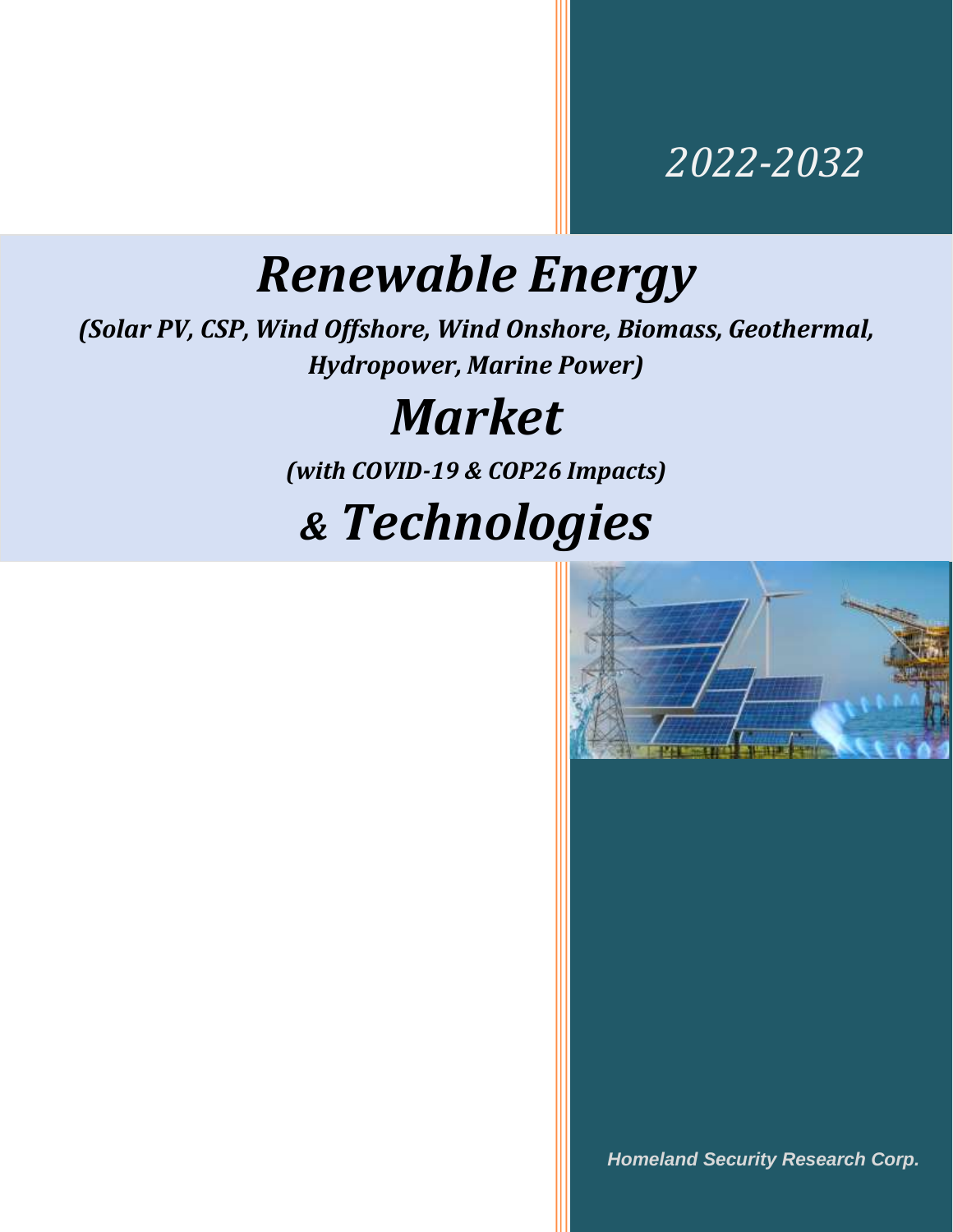# *Renewable Energy (Solar PV, CSP, Wind Offshore, Wind Onshore, Biomass, Geothermal, Hydropower, Marine) Market (with COVID-19 & COP26 Impacts) & Technologies 2022-2032 Vol. 1*

*[HSRC](http://www.homelandsecurityresearch.com/) is an American Israeli market intelligence & technology research firm specializing in Homeland Security (HLS) & Public Safety (PS) Industry. HSRC provides premium market off-the-shelf and custom reports on present and emerging technologies and industry expertise, enabling global clients to gain time-critical insight into business opportunities. HSRC's clients include the EU, NATO, US Congress, DHS, DOD, and US Congress GAO, among others, as well as Law enforcement, Counter Terror & Public Safety government agencies in Japan, Korea, Taiwan, Israel, Canada, UK, Germany, Australia, Sweden, Finland, Singapore. With over 1150 private sector clients (75% repeat customers), including major defense and security vendors and Fortune 2000 companies. HSRC earned the reputation as the industry Gold Standard for Homeland Security & Public Safety market reports.*

> *Washington D.C. 20004, 601 Pennsylvania Ave., NW Suite 900, Tel: 202-455-0966, [info@hsrc.biz,](mailto:info@hsrc.biz) [www.homelandsecurityresearch.com](http://www.homelandsecurityresearch.com/)*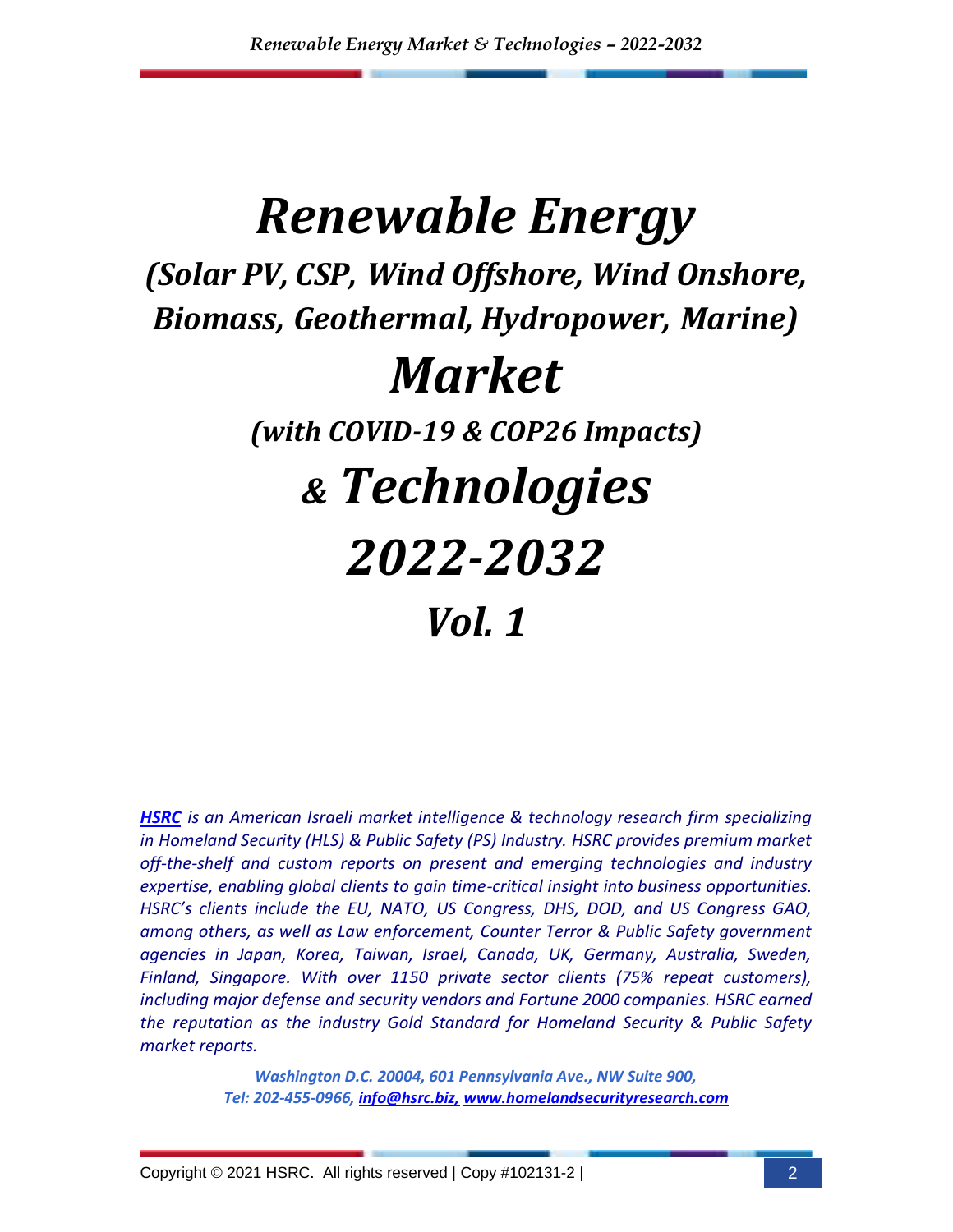#### **Table of Contents**

| 1                       | 1.1<br>1.2<br>1.3<br>1.4<br>1.4.1<br>1.4.2<br>1.4.3<br>1.4.4<br>1.4.5<br>1.4.6 | Global Renewable Energy Market Research Vectors 48<br>Global Renewable Energy Market - 2018-2032  48    |  |
|-------------------------|--------------------------------------------------------------------------------|---------------------------------------------------------------------------------------------------------|--|
| $\mathbf{2}$            |                                                                                |                                                                                                         |  |
| 3                       | 3.1<br>3.2                                                                     |                                                                                                         |  |
| $\overline{\mathbf{4}}$ |                                                                                |                                                                                                         |  |
| 5                       | 5.1                                                                            | The Partnership for Carbon Accounting Financials (PCAF)74                                               |  |
| 6                       | 6.1<br>6.2                                                                     | Benefits of Renewable Energy Industry Value Chain77<br>Renewable Energy Industry Margin Optimization 78 |  |
| 7                       |                                                                                | Renewable Energy Levelized Cost of Electricity (LCOE)79                                                 |  |
| 8                       |                                                                                |                                                                                                         |  |
| 9                       |                                                                                |                                                                                                         |  |
| 10                      | 10.1<br>10.2<br>10.3<br>10.4                                                   |                                                                                                         |  |
|                         |                                                                                |                                                                                                         |  |
| 11                      | 11.1<br>11.2<br>11.3                                                           | Renewable Energy Market Size by Technology - 2018-<br>Renewable Energy Market Dynamics - 2018-203290    |  |
| 12                      | 12.1<br>12.3                                                                   |                                                                                                         |  |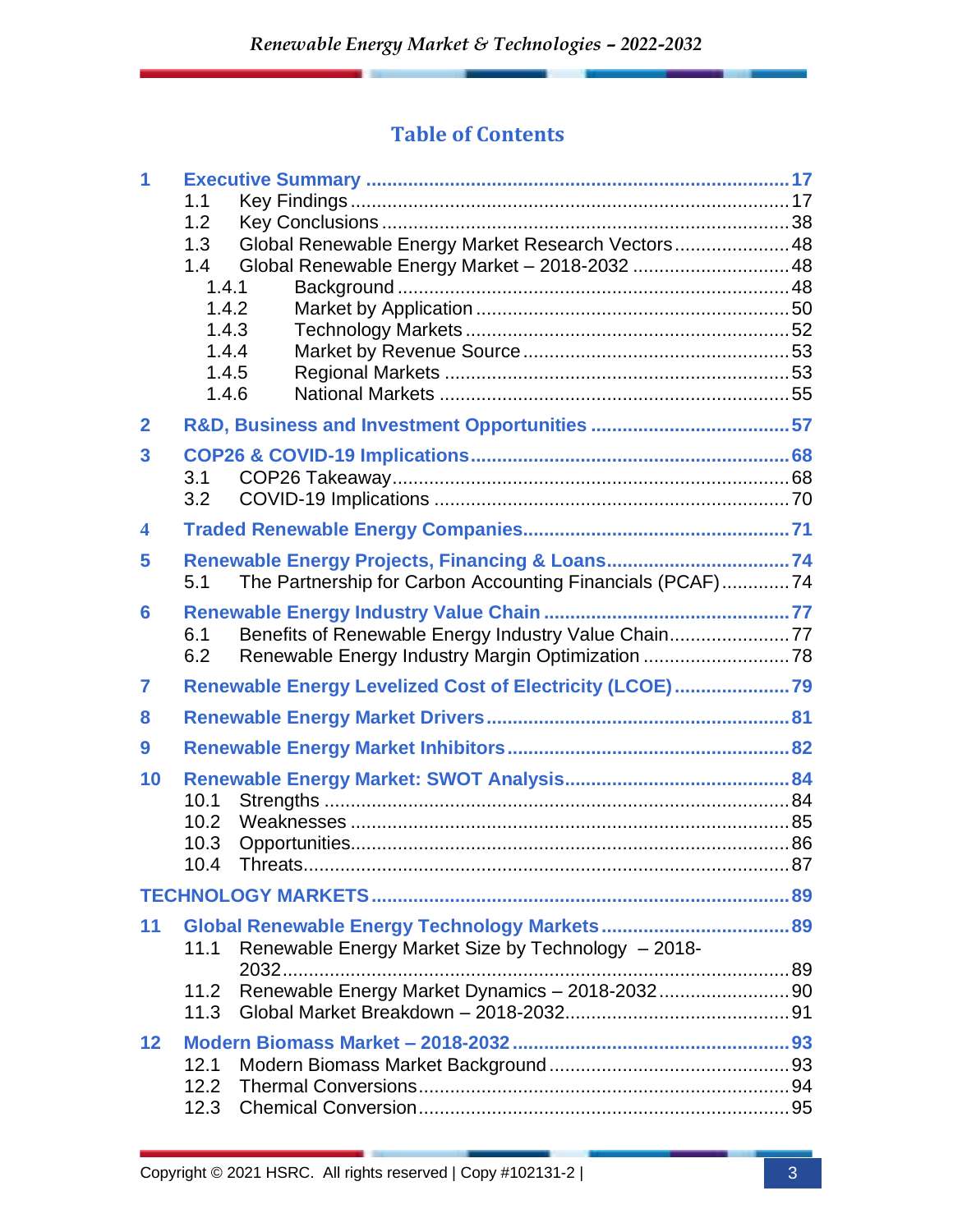|    | 12.4<br>12.5                                                      |  |
|----|-------------------------------------------------------------------|--|
|    | 12.6                                                              |  |
|    | 12.7<br>12.7.1                                                    |  |
|    | Modern Biomass Market Dynamics - 2018-2032 96<br>12.7.2           |  |
| 13 |                                                                   |  |
|    | Geothermal (Energy, Heat Pumps Direct Utilization) Market<br>13.1 |  |
|    |                                                                   |  |
|    | 13.2<br>13.3                                                      |  |
|    | 13.4                                                              |  |
|    | 13.5                                                              |  |
|    | 13.6                                                              |  |
|    | Global Geothermal Energy Market - 2018-2032  101<br>13.7          |  |
|    | Geothermal Energy Market - 2018-2032  101<br>13.7.1               |  |
|    | Geothermal Energy Market Dynamics - 2018-2032 101<br>13.7.2       |  |
| 14 |                                                                   |  |
|    | 14.1                                                              |  |
|    | 14.2                                                              |  |
|    | 14.3                                                              |  |
|    | 14.4                                                              |  |
|    | 14.5                                                              |  |
|    | 14.6                                                              |  |
|    | 14.6.1<br>Hydropower Market Dynamics - 2018-2032  106<br>14.6.2   |  |
|    |                                                                   |  |
| 15 |                                                                   |  |
|    | 15.1                                                              |  |
|    | 15.1.1<br>15.1.2                                                  |  |
|    | 15.1.3                                                            |  |
|    | 15.1.4                                                            |  |
|    | 15.1.5                                                            |  |
|    | 15.1.6                                                            |  |
|    |                                                                   |  |
|    | 15.2.1                                                            |  |
|    | Marine Power Market Dynamics - 2018-2032 109<br>15.2.2            |  |
| 16 |                                                                   |  |
|    | 16.1                                                              |  |
|    | Solar PV Power Capacity - 2019-2022  110<br>16.1.1                |  |
|    | 16.2                                                              |  |
|    | 16.3                                                              |  |
|    | 16.3.1<br>16.3.2<br>Solar PV Market Dynamics - 2018-2032 112      |  |
|    |                                                                   |  |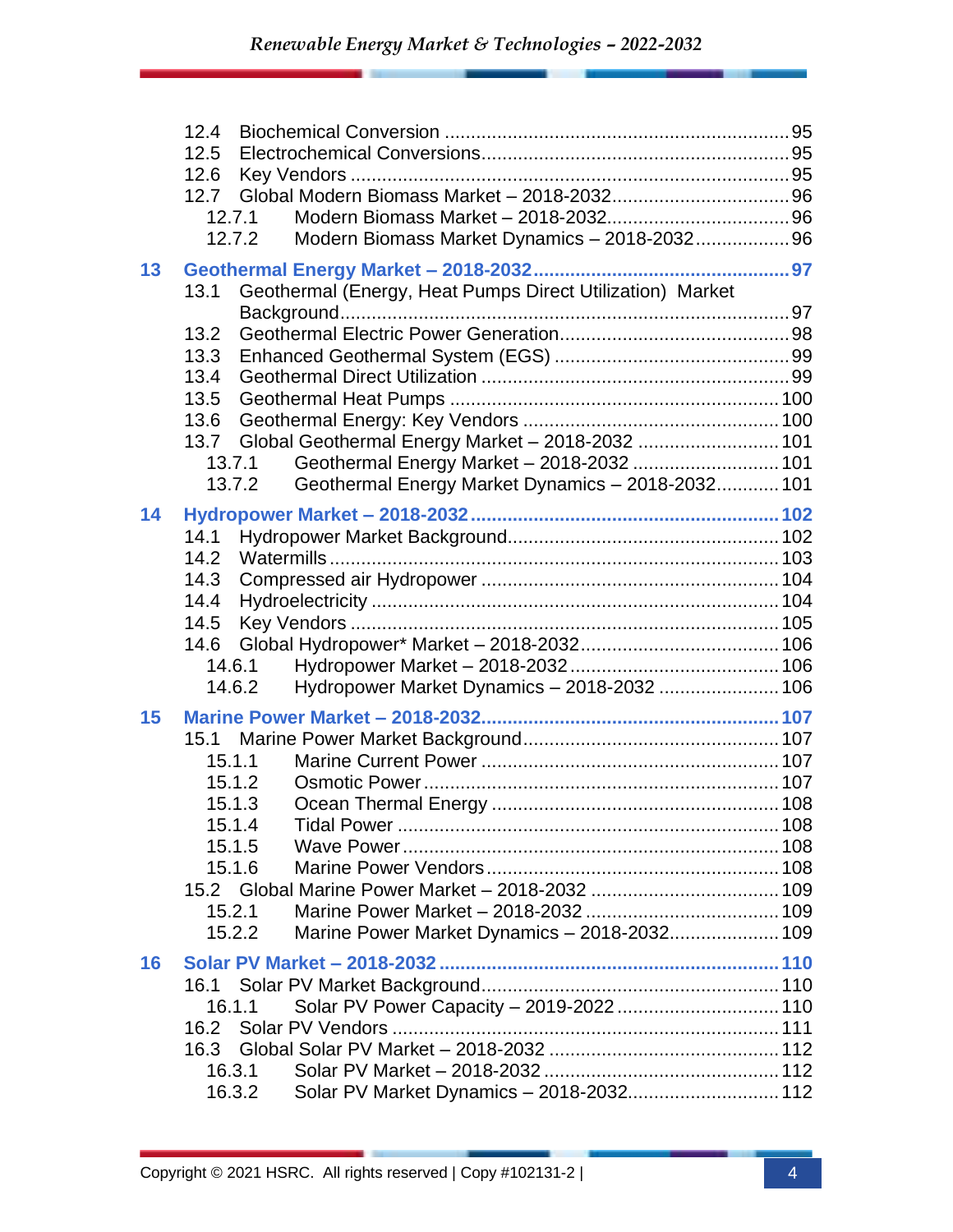| 17 |      |        | Concentrating Solar Power (CSP) Market - 2018-2032  114       |  |
|----|------|--------|---------------------------------------------------------------|--|
|    | 17.1 |        | Concentrating Solar Power (CSP) Market Background  114        |  |
|    | 17.2 |        | Concentrating Solar Thermal Power (CSP) Vendors 115           |  |
|    | 17.3 |        | Global CSP (Solar Heating & Concentrating) Market -           |  |
|    |      |        |                                                               |  |
|    |      | 17.3.1 | CSP (Solar Heating & Concentrating) Market - 2018-            |  |
|    |      |        |                                                               |  |
|    |      | 17.3.2 | CSP (Solar Heating & Concentrating) Market Dynamics           |  |
|    |      |        |                                                               |  |
| 18 |      |        |                                                               |  |
|    |      |        |                                                               |  |
|    | 18.2 |        |                                                               |  |
|    | 18.3 |        |                                                               |  |
|    |      | 18.3.1 |                                                               |  |
|    |      | 18.3.2 | Wind Power Market Dynamics - 2018-2032  120                   |  |
| 19 |      |        |                                                               |  |
|    |      |        |                                                               |  |
|    |      | 19.1.1 |                                                               |  |
|    |      | 19.1.2 |                                                               |  |
|    |      |        | 19.2 Global Other Technologies Market - 2018-2032  123        |  |
|    |      | 19.2.1 | Other Technologies Market - 2018-2032 123                     |  |
|    |      | 19.2.2 | Other Technologies Market Dynamics - 2018-2032  124           |  |
|    |      |        |                                                               |  |
| 20 |      |        | Global Renewable Energy Market by End User / Application 125  |  |
|    | 20.1 |        | Renewable Energy Market Size by Application - 2018-           |  |
|    |      |        |                                                               |  |
|    | 20.2 |        | Renewable Energy Market Dynamics - 2018-2032 126              |  |
|    | 20.3 |        |                                                               |  |
|    |      |        |                                                               |  |
| 21 | 21.1 |        | Residential Buildings Renewable Energy Market - 2018-2032 129 |  |
|    |      |        | Residential Buildings Renewable Energy Market                 |  |
|    | 21.2 |        | Global Residential Buildings Renewable Energy Market -        |  |
|    |      |        |                                                               |  |
|    |      | 21.2.1 | Residential Buildings Market - 2018-2032  129                 |  |
|    |      | 21.2.2 | Residential Buildings Renewable Energy Market                 |  |
|    |      |        |                                                               |  |
|    |      |        |                                                               |  |
| 22 |      |        | Other Buildings Renewable Energy Market - 2018-2032  131      |  |
|    | 22.1 |        | Other Buildings Renewable Energy Market Background  131       |  |
|    | 22.2 |        | Global Other Buildings Renewable Energy Market - 2018-        |  |
|    |      | 2032   |                                                               |  |
|    |      | 22.2.1 |                                                               |  |
|    |      | 22.2.2 | Other Buildings Renewable Energy Market Dynamics -            |  |
|    |      |        |                                                               |  |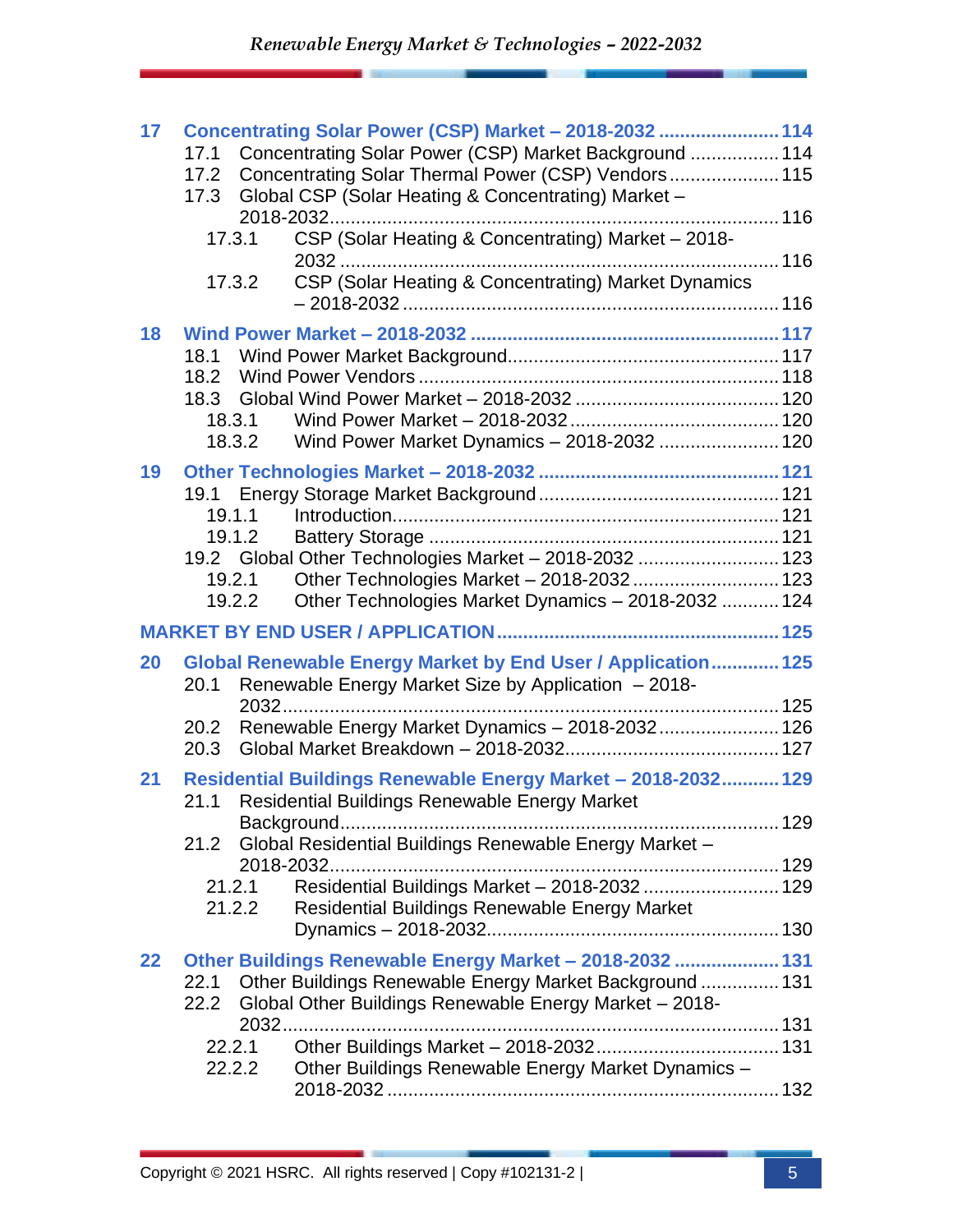| 23 | 23.1<br>23.2             | Transportation Renewable Energy Market - 2018-2032 133<br>Transportation Renewable Energy Market Background 133<br>Global Transportation Renewable Energy Market - 2018-                                                                                                                       |  |
|----|--------------------------|------------------------------------------------------------------------------------------------------------------------------------------------------------------------------------------------------------------------------------------------------------------------------------------------|--|
|    | 23.2.1<br>23.2.2         | Transportation Renewable Energy Market Dynamics -                                                                                                                                                                                                                                              |  |
| 24 | 24.1.1<br>24.1.2         | <b>Cement, Metals &amp; Chemical Industries Renewable Energy</b><br>24.1 Cement, Metals & Chemical Industries Renewable Energy<br>Cement, Metals & Chemical Industries Market - 2018-<br>Cement, Metals & Chemical Industries Renewable                                                        |  |
| 25 | 25.2<br>25.2.1<br>25.2.2 | Other Industries Renewable Energy Market - 2018-2032  139<br>25.1 Other Industries Renewable Energy Market Background  139<br>Global Other Industries Renewable Energy Market - 2018-<br>Other Industries Renewable Energy Market Dynamics -                                                   |  |
| 26 | 26.1.1<br>26.1.2         | Commercial Renewable Energy Market - 2018-2032 141<br>26.1 Global Commercial Renewable Energy Market - 2018-2032  141<br>Commercial Renewable Energy Market Dynamics -                                                                                                                         |  |
| 27 | 27.1<br>27.2.1<br>27.2.2 | Direct Uses & District Heating Renewable Energy Market -<br>Direct Uses & District Heating Renewable Energy Market<br>27.2 Global Direct Uses & District Heating Renewable Energy<br>Direct Uses & District Heating Market - 2018-2032  145<br>Direct Uses & District Heating Renewable Energy |  |
| 28 | 28.1<br>28.1.1<br>28.1.2 | <b>Other End Users/Applications Renewable Energy Market -</b><br>Global Other End Users/Applications Renewable Energy<br>Other End Users/Applications Market - 2018-2032  147<br>Other End Users/Applications Renewable Energy                                                                 |  |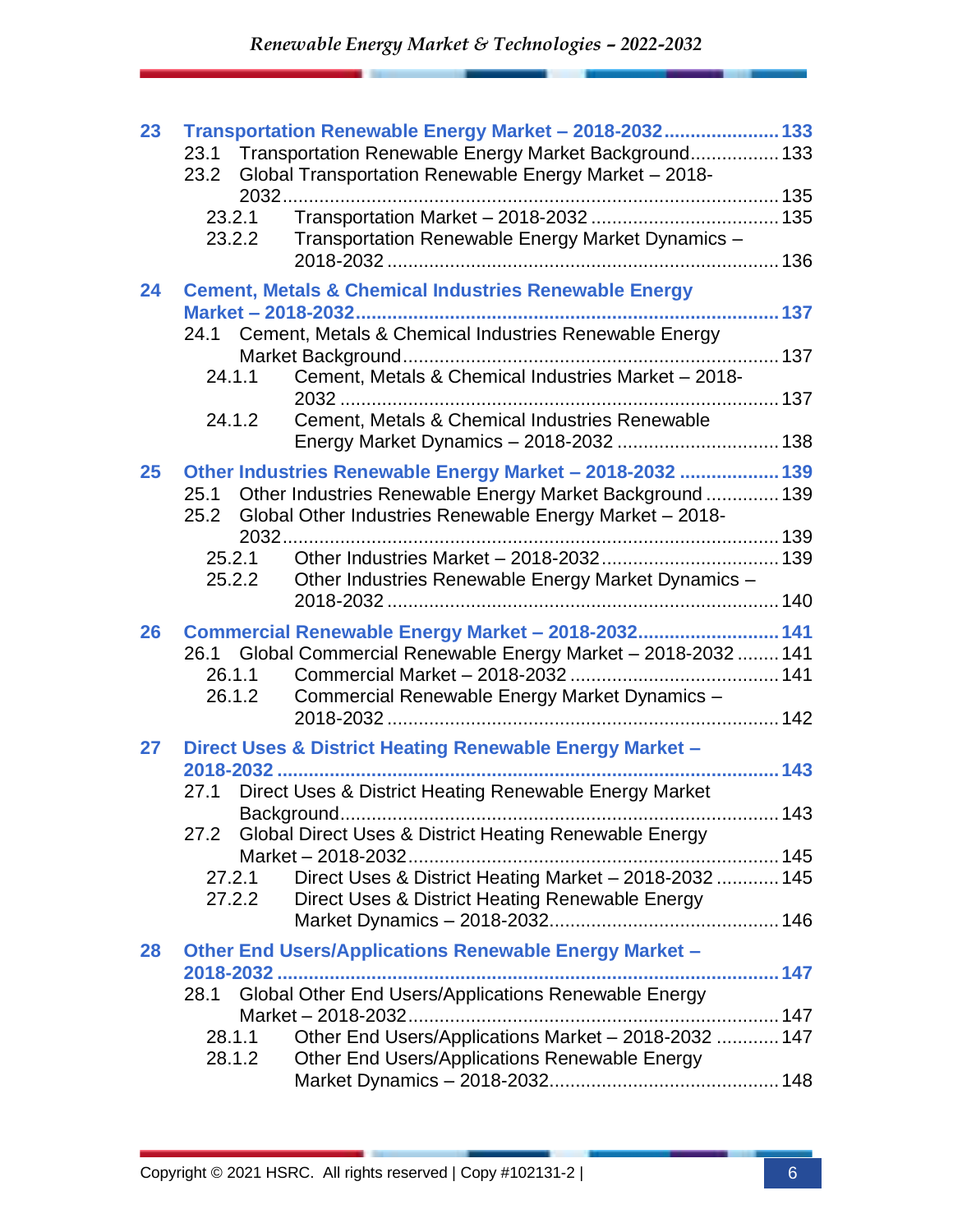| 29 | 29.1<br>29.2<br>29.3         | Global Renewable Energy Market by Revenue Source 149<br>Renewable Energy Market Dynamics - 2018-2032 150<br>Global Renewable Energy Market Share - 2018-2032 151 |  |
|----|------------------------------|------------------------------------------------------------------------------------------------------------------------------------------------------------------|--|
|    |                              |                                                                                                                                                                  |  |
| 30 | 30.1<br>30.2                 | Regional Renewable Energy Markets Dynamics - 2018-                                                                                                               |  |
|    | 30.3                         | Global Market Share by Region - 2018-2032 153                                                                                                                    |  |
| 31 | 31.1<br>31.2<br>31.3<br>31.4 | North America Renewable Energy Market Background 155<br>North America Renewable Energy Market Dynamics -                                                         |  |
|    |                              |                                                                                                                                                                  |  |
| 32 | 32.1<br>32.2<br>32.3         | Latin America Renewable Energy Market Background 161<br>Latin America Renewable Energy Market Dynamics - 2018-                                                   |  |
|    | 32.4                         |                                                                                                                                                                  |  |
| 33 | 33.1<br>33.2<br>33.3<br>33.4 | Europe Renewable Energy Market Background  166<br>Europe Renewable Energy Market Dynamics - 2018-2032  173                                                       |  |
|    |                              |                                                                                                                                                                  |  |
|    | 33.6<br>33.7                 | Middle East & Africa Renewable Energy Market Dynamics<br>$-2018 - 2032$                                                                                          |  |
|    | 33.8                         | Middle East & Africa Market Share - 2018-2032  178                                                                                                               |  |
| 34 | 34.1<br>34.2<br>34.3         | Asia-Pacific Renewable Energy Market Dynamics - 2018-                                                                                                            |  |
|    | 34.4                         |                                                                                                                                                                  |  |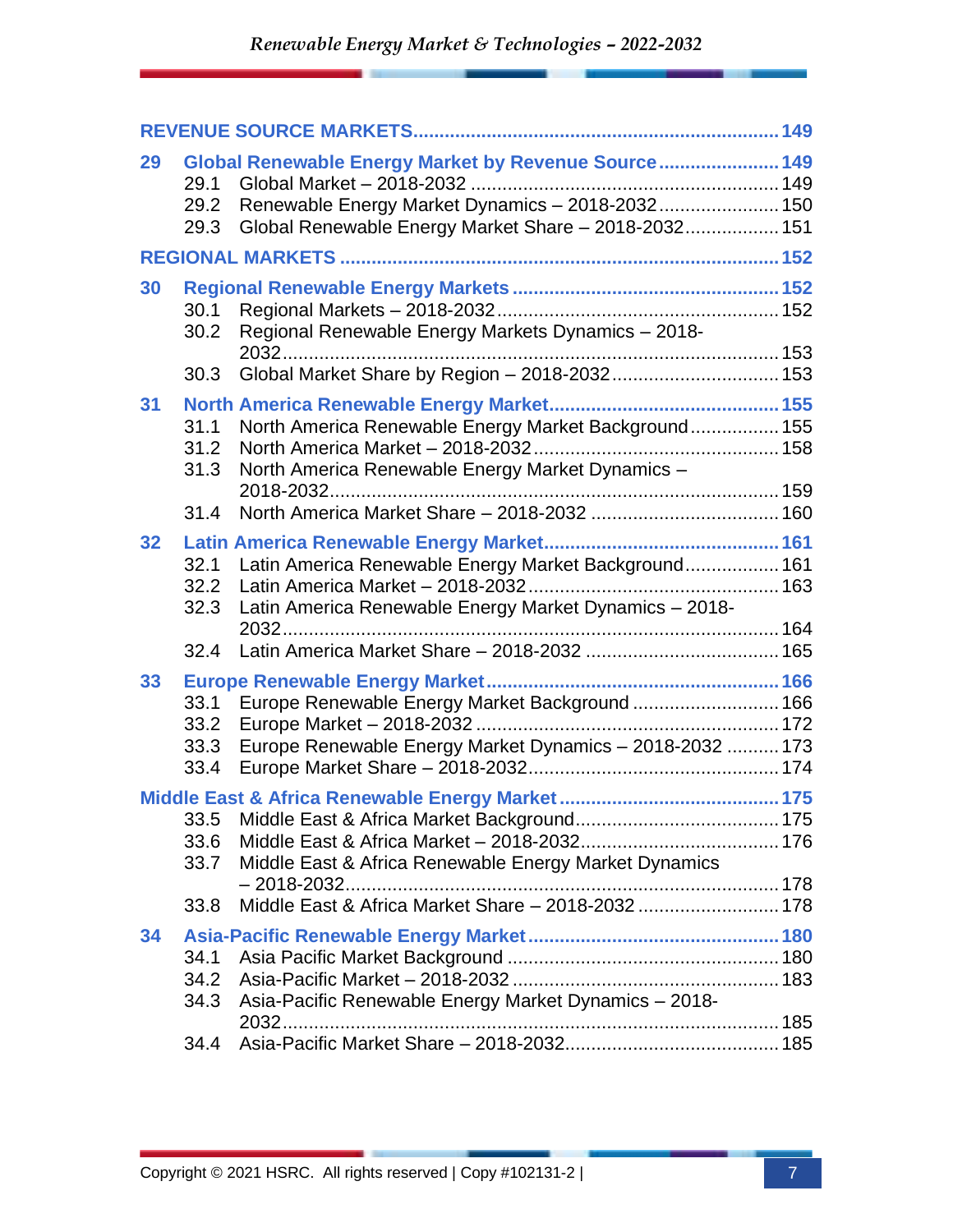#### **List of Tables**

|                                                                                                                                                 | 23   |
|-------------------------------------------------------------------------------------------------------------------------------------------------|------|
| Table 2 - Renewable vs. Fossil Fuels Heating Efficiency Cost [USD Cent /                                                                        | 46   |
| Table 3 - Global Renewable Energy Market Size [\$B] by Application -<br>2018-2032.                                                              | 50   |
| Table 4 - Global Renewable Energy Market Size [\$B] by Technology -                                                                             | 52   |
| Table 5 - Global Renewable Energy Market Biannual Growth Rates [%] by                                                                           | 52   |
| Table 6 - Global Renewable Energy Market Size [\$B] by Revenue Source -<br>2018-2032                                                            | 53   |
| Table 7 - Global Renewable Energy Market Size [\$B] by Region - 2018-<br>$2032$                                                                 | 53   |
| Table 8 - Global Renewable Energy Market Size [\$B] by Country - 2018-                                                                          | 55   |
| Table 9 - Example: Market Inhibitors and Policies Related to The Direct                                                                         | 83   |
| Table 10 - Global Renewable Energy Market Size [\$B] by Technology -<br>2018-2032                                                               | 89   |
| Table 11 - Global Renewable Energy Market Biannual Growth Rates [%] by                                                                          | 91   |
| Table 12 - Energy Production From Solid Biofuels And Renewable Waste                                                                            |      |
|                                                                                                                                                 |      |
| Table 13 - Global Modern Biomass Market Size [\$B] - 2018-2032  96                                                                              |      |
| Table 14 - Global Modern Biomass Market Biannual Growth Rates [%] -                                                                             |      |
| 2020-2032                                                                                                                                       | 96   |
| Table 15 - Global Geothermal Energy Market Size [\$B] - 2018-2032 101<br>Table 16 - Global Geothermal Energy Market Biannual Growth Rates [%] - |      |
| 2020-2032.                                                                                                                                      |      |
| Table 17 - Global Hydropower Market Size [\$B] - 2018-2032 106                                                                                  |      |
| Table 18 - Global Hydropower Market Biannual Growth Rates [%] - 2020-                                                                           |      |
| 2032                                                                                                                                            | .106 |
| Table 19 - Global Marine Power Market Size [\$B] - 2018-2032 109                                                                                |      |
| Table 20 - Global Marine Power Market Biannual Growth Rates [%] -<br>2020-2032                                                                  |      |
| Table 21 - Global Solar PV Market Size [\$B] - 2018-2032 112                                                                                    |      |
| Table 22 - Global Solar PV Market Biannual Growth Rates [%] - 2020-                                                                             |      |
|                                                                                                                                                 | 113  |
| Table 23 - Global CSP (Solar Heating & Concentrating) Market Size [\$B] -                                                                       |      |
| Table 24 - Global CSP (Solar Heating & Concentrating) Market Biannual                                                                           |      |
| Table 25 - Global Wind Power Market Size [\$B] - 2018-2032 120                                                                                  |      |
|                                                                                                                                                 |      |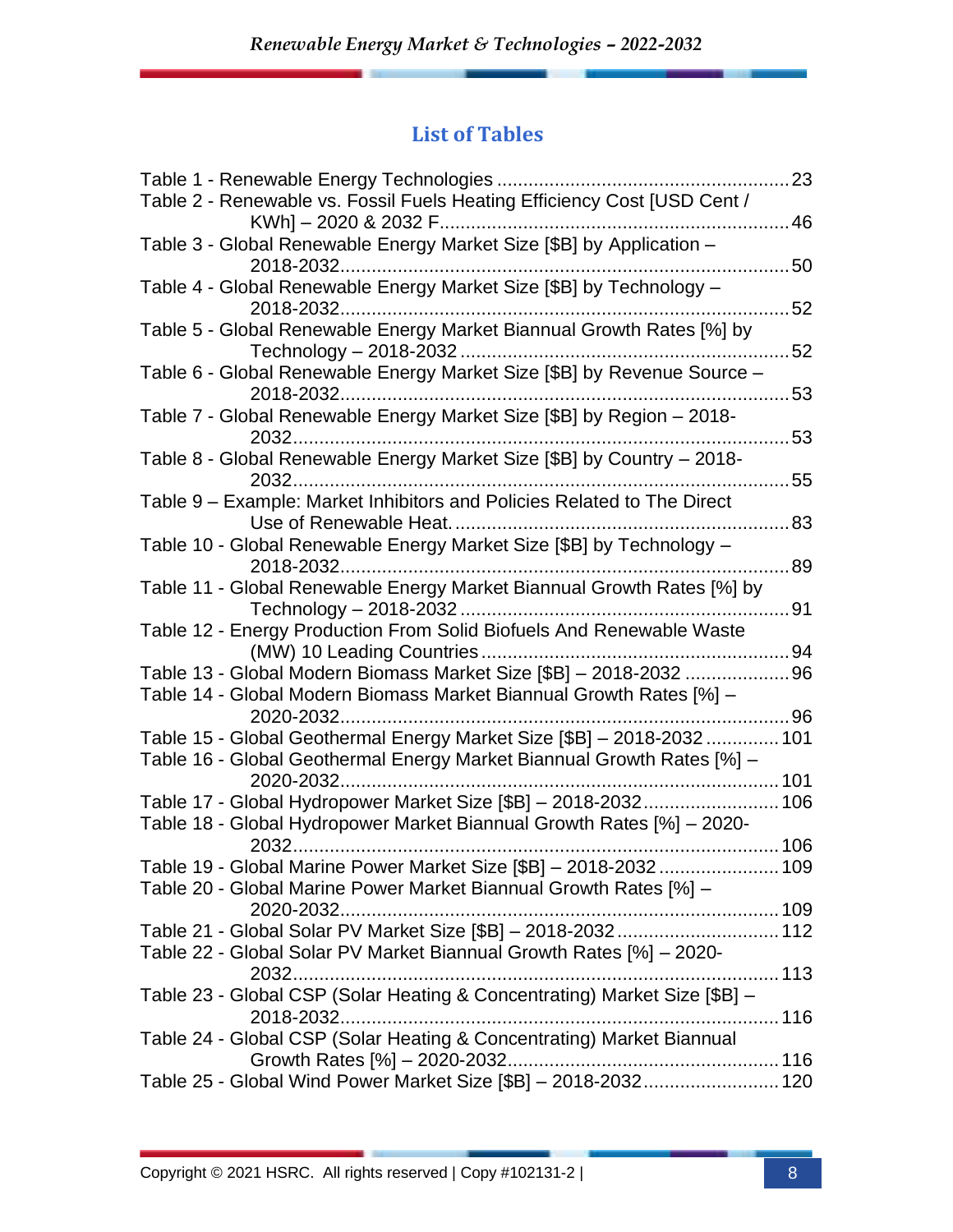| Table 26 - Global Wind Power Market Biannual Growth Rates [%] - 2020-                                                       | . 120 |
|-----------------------------------------------------------------------------------------------------------------------------|-------|
| Table 27 - Global Other Technologies Market Size [\$B] - 2018-2032 123                                                      |       |
| Table 28 - Global Other Technologies Market Biannual Growth Rates [%] -                                                     |       |
| Table 29 - Global Renewable Energy Market Size [\$B] by Application -                                                       | 125   |
| Table 30 - Global Renewable Energy Market Biannual Growth Rates [%] by                                                      |       |
| Table 31 - Global Residential Buildings Renewable Energy Market Size<br>$[$B] - 2018 - 2032.$                               |       |
| Table 32 - Global Residential Buildings Renewable Energy Market                                                             |       |
|                                                                                                                             |       |
| Table 33 - Global Other Buildings Renewable Energy Market Size [\$B] -                                                      |       |
| Table 34 - Global Other Buildings Renewable Energy Market Biannual                                                          |       |
| Table 35 - Global Transportation Renewable Energy Market Size [\$B] -                                                       | 135   |
| Table 36 - Global Transportation Renewable Energy Market Biannual                                                           |       |
| Table 37 - Global Cement, Metals & Chemical Industries Renewable                                                            |       |
| Table 38 - Global Cement, Metals & Chemical Industries Renewable<br>Energy Market Biannual Growth Rates [%] - 2020-2032 138 |       |
| Table 39 - Global Other Industries Renewable Energy Market Size [\$B] -<br>2018-2032                                        |       |
| Table 40 - Global Other Industries Renewable Energy Market Biannual                                                         | . 139 |
| Table 41 - Global Commercial Renewable Energy Market Size [\$B] - 2018-                                                     |       |
| 2032.                                                                                                                       | .141  |
| Table 42 - Global Commercial Renewable Energy Market Biannual Growth<br>Rates [%] - 2020-2032                               | 142   |
| Table 43 - Global Direct Uses & District Heating Renewable Energy Market                                                    |       |
| Table 44 - Global Direct Uses & District Heating Renewable Energy Market                                                    |       |
| Table 45 - Global Other End Users/Applications Renewable Energy Market                                                      |       |
| Table 46 - Global Other End Users/Applications Renewable Energy Market                                                      |       |
| Table 47 - Global Renewable Energy Market Size [\$B] by Revenue Source                                                      |       |
| Table 48 - Global Renewable Energy Market Biannual Growth Rates [%] by                                                      |       |
|                                                                                                                             |       |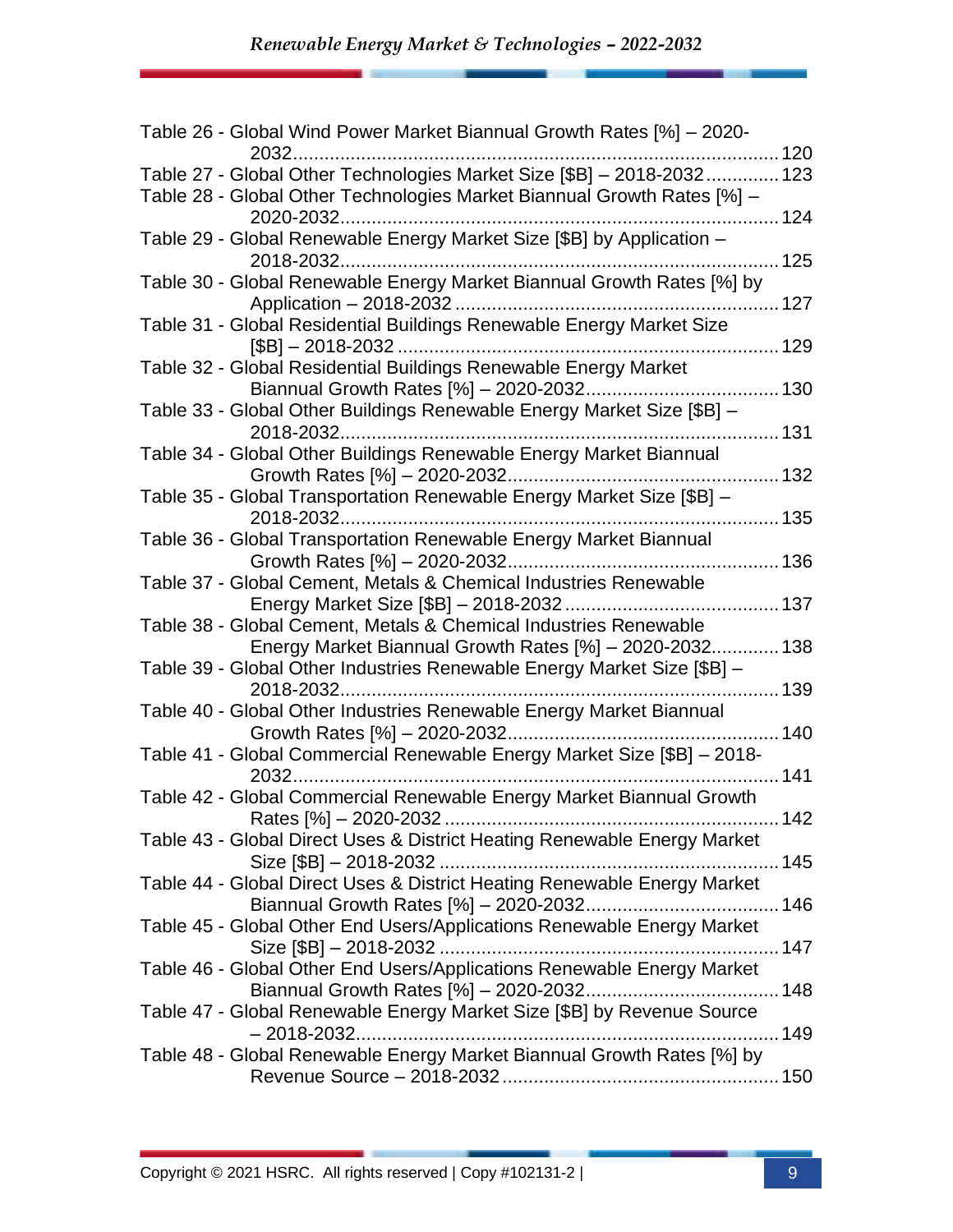| Table 49 - Global Renewable Energy Market Size [\$B] by Region - 2018-<br>2032                                                   | 152 |
|----------------------------------------------------------------------------------------------------------------------------------|-----|
| Table 50 - Global Renewable Energy Market Biannual Growth Rates [%] by<br>Region - 2018-2032                                     | 153 |
| Table 51 - North America Renewable Energy Market Size [\$B] by Revenue<br>Source - 2018-2032<br>158                              |     |
| Table 52 - North America Renewable Energy Market Biannual Growth<br>Rates [%] by Revenue Source - 2018-2032.                     | 160 |
| Table 53 - Latin America Renewable Energy Market Size [\$B] by Revenue<br>Source - 2018-2032.                                    | 163 |
| Table 54 - Latin America Renewable Energy Market Biannual Growth<br>165<br>Rates [%] by Revenue Source - 2018-2032               |     |
| Table 55 - Share [%] of Energy From Renewable Energy In The EU-27 -<br>2019-2020                                                 | 168 |
| Table 56 - Share of Energy from Renewable Sources In EU-27 Gross<br>Electricity Consumption                                      | 169 |
| Table 57 - Share of Energy from Renewable Sources for Heating And<br>Cooling, 2019-2020 (% Of Gross Final Energy Consumption)170 |     |
| Table 58 - Europe Renewable Energy Market Size [\$B] by Revenue<br>Source - 2018-2032                                            | 172 |
| Table 59 - Europe Renewable Energy Market Biannual Growth Rates [%]                                                              |     |
| Table 60 - Middle East & Africa Renewable Energy Market Size [\$B] by<br>Revenue Source - 2018-2032.                             | 177 |
| Table 61 - Middle East & Africa Renewable Energy Market Biannual<br>Growth Rates [%] by Revenue Source - 2018-2032  178          |     |
| Table 62 - Asia-Pacific Renewable Energy Market Size [\$B] by Revenue<br>Source - 2018-2032                                      | 184 |
| Table 63 - Asia-Pacific Renewable Energy Market Biannual Growth Rates                                                            |     |
|                                                                                                                                  |     |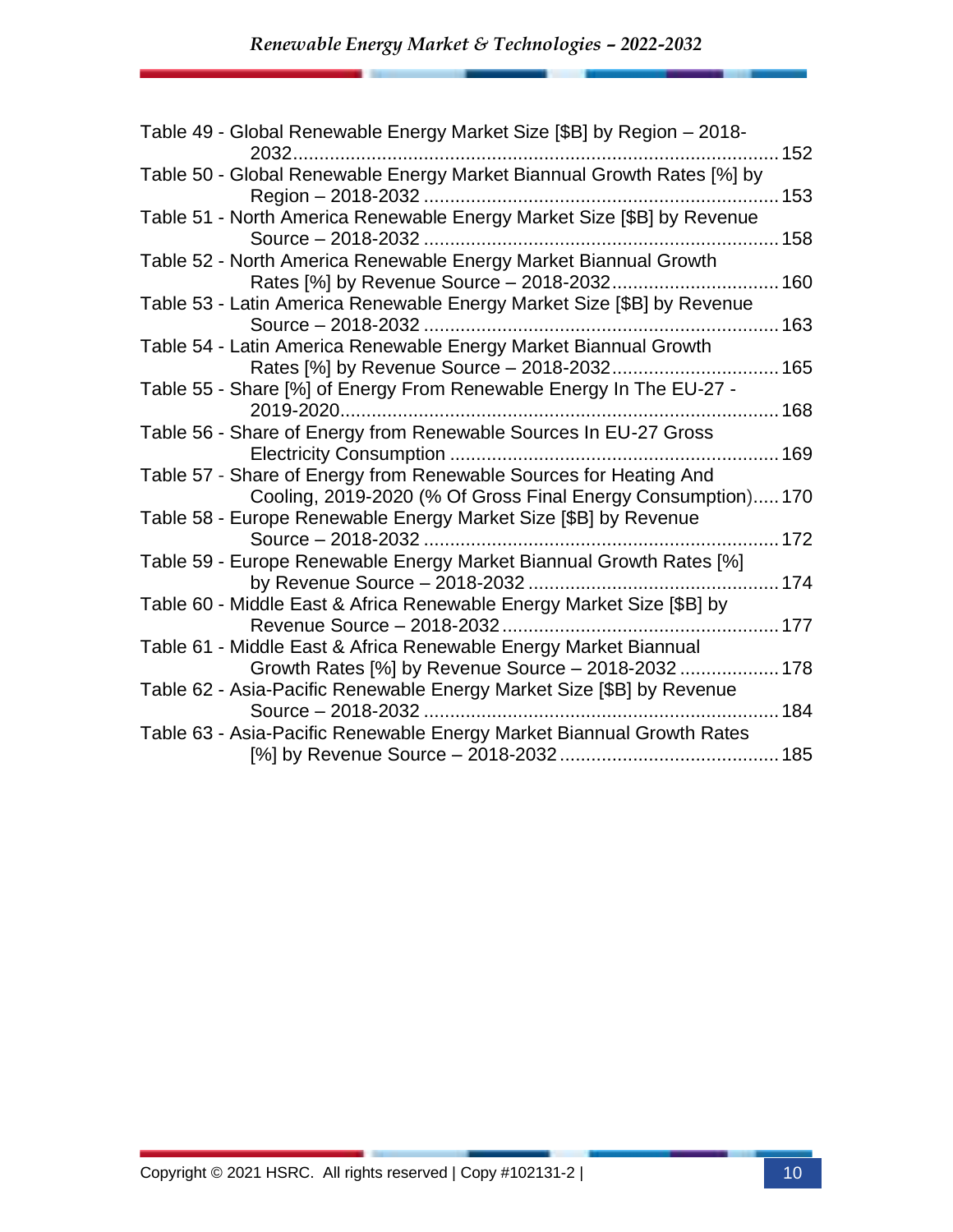### **List of Figures**

| Figure 1 - COP26 Pledges & Targets Based GHG Emission [GTn] Forecast         |            |
|------------------------------------------------------------------------------|------------|
|                                                                              |            |
| Figure 2 - Annual Addition of Renewable Energy by Modality  18               |            |
|                                                                              |            |
|                                                                              |            |
| Figure 5 - Contribution to 2010-2020 Warming VS. Past century by GHG         |            |
|                                                                              | $\dots$ 21 |
| Figure 6 - Global Warming vs. Number of Climate-Related Disasters -          |            |
|                                                                              | 22         |
|                                                                              |            |
| Figure 8 - Average USA Levelized cost [\$/MWh] of Electricity By Energy      |            |
|                                                                              | 23         |
| Figure 9 - Projected Increase in Extreme Weather Events vs. Global           |            |
|                                                                              | 24         |
| Figure 10 - Global Electricity Consumption by Energy Source - 1985-2020  26  |            |
| Figure 11 - Greenhouse Gases Emissions & Natural Sinks [%], by Source 27     |            |
| Figure 12 - Global Renewable Energy Capacity [ GWh]. By Country-Region       |            |
|                                                                              |            |
|                                                                              |            |
| Figure 14 - Percentage of Renewable Energy from Primary Energy               |            |
|                                                                              | 29         |
| Figure 15 - CO-2 Emissions [GTn] (Left) & AGR [%] Change (Right) -           |            |
| 1990- H1 2021                                                                | 30         |
| Figure 16 - Leading Renewable Energy Capacity [GW] by Country - 2020 31      |            |
| Figure 17 - Levelized Cost [\$/MWh] of energy, by source - 2008-2020 32      |            |
|                                                                              |            |
| Figure 19 - Global Warming, Climate Change Causes and Effects 37             |            |
| Figure 20 - Renewable, Nuclear & Fossil energy prices [\$ / MWh] & Installed |            |
|                                                                              | 38         |
| Figure 21 - Global Electricity Generation [000 TWh] by Source - 2010-        |            |
| 2040.                                                                        | 40         |
| Figure 22 - Recycling of Solar PV, Wind Turbines and Li-Ion Batteries48      |            |
| Figure 23 - Global Renewable Energy Market Research Vectors 49               |            |
| Figure 24 - Global Renewable Energy Market Size [\$B] by Application -       |            |
|                                                                              |            |
|                                                                              |            |
| Figure 25 - Global Renewable Energy Market Share [%] by Region - 2018-       |            |
| Figure 26 - List of Publicly Traded Renewable Energy Companies 72            |            |
|                                                                              |            |
|                                                                              |            |
| Figure 28 - Levelized Cost [\$/ MWh] of Renewable and Conventional           |            |
|                                                                              |            |
| Figure 29 - Global Renewable Energy Market Size [\$B] by Technology -        |            |
|                                                                              |            |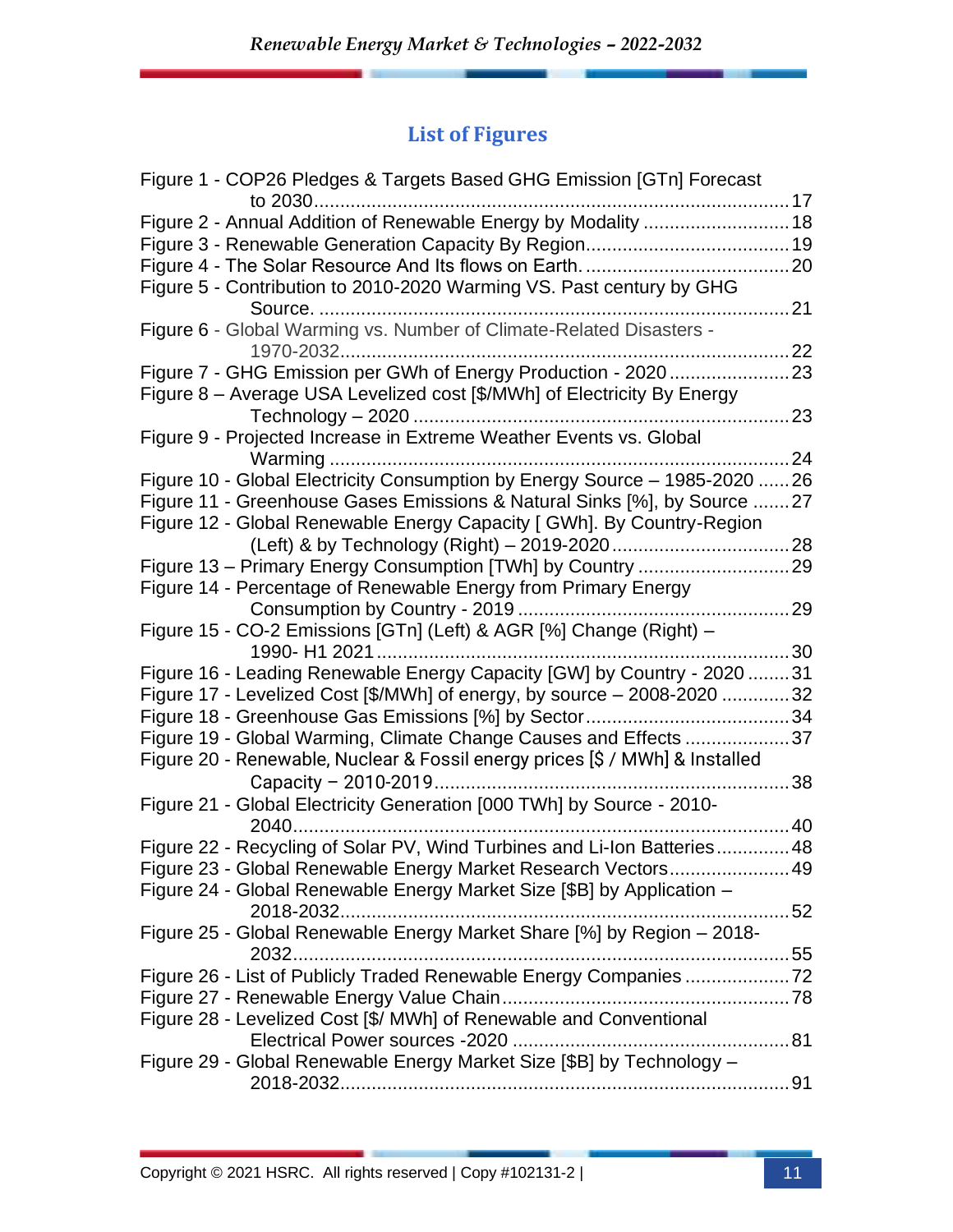| Figure 30 - Global Renewable Energy Market Share [%] by Technology -                         |      |
|----------------------------------------------------------------------------------------------|------|
|                                                                                              | 93   |
|                                                                                              |      |
| Figure 32 - Applications of Direct Utilization of Geothermal Energy 101                      |      |
|                                                                                              |      |
| Figure 34 - Global Hydropower Installed Capacity - 2019 103                                  |      |
| Figure 35 - Hydropower Capacity and Generation by Region 106                                 |      |
| Figure 36 - The U.S. DOE Solar Energy Deployment Outlook 2020-2050 112                       |      |
| Figure 37 - Global Renewable Energy Market Size [\$B] by Application -                       |      |
|                                                                                              |      |
| Figure 38 - Global Renewable Energy Market Share [%] by Application -                        |      |
|                                                                                              |      |
| Figure 39 - Global Residential Buildings Renewable Energy Market Size                        |      |
|                                                                                              | .131 |
| Figure 40 - Global Other Buildings Renewable Energy Market Size [\$B] -<br>2018-2032         |      |
|                                                                                              |      |
| Figure 41 - Transport CO-2 Emission Share by Transportation Mode  135                        |      |
| Figure 42 - Global GHG Emission by Transportation Modality  135                              |      |
| Figure 43 - Global Transportation Renewable Energy Market Size [\$B] -<br>2018-2032<br>. 137 |      |
| Figure 44 - Global Cement, Metals & Chemical Industries Renewable                            |      |
|                                                                                              | .139 |
| Figure 45 - Global Other Industries Renewable Energy Market Size [\$B] -                     |      |
|                                                                                              |      |
| Figure 46 - Global Commercial Renewable Energy Market Size [\$B] -                           |      |
| 2018-2032                                                                                    | 142  |
| Figure 47 - Global Direct Uses & District Heating Renewable Energy                           |      |
|                                                                                              | 146  |
| Figure 48 - Global Other End Users/Applications Renewable Energy                             |      |
|                                                                                              | .148 |
| Figure 49 - Global Renewable Energy Market Size [\$B] by Revenue                             |      |
|                                                                                              | 151  |
| Figure 50 - Global Renewable Energy Market Share [%] by Revenue                              |      |
|                                                                                              |      |
| Figure 51 - Global Renewable Energy Market Size [\$B] by Region - 2018-                      |      |
|                                                                                              |      |
| Figure 52 - Global Renewable Energy Market Share [%] by Region - 2018-                       |      |
|                                                                                              |      |
| Figure 53 - North America Renewable Energy Market Size [\$B] by                              |      |
|                                                                                              |      |
| Figure 54 - North America Renewable Energy Market Share [%] by                               |      |
|                                                                                              |      |
| Figure 55 - Latin America investment in Renewable Energy  163                                |      |
| Figure 56 - Latin America Renewable Energy Market Size [\$B] by Revenue                      |      |
|                                                                                              |      |
|                                                                                              |      |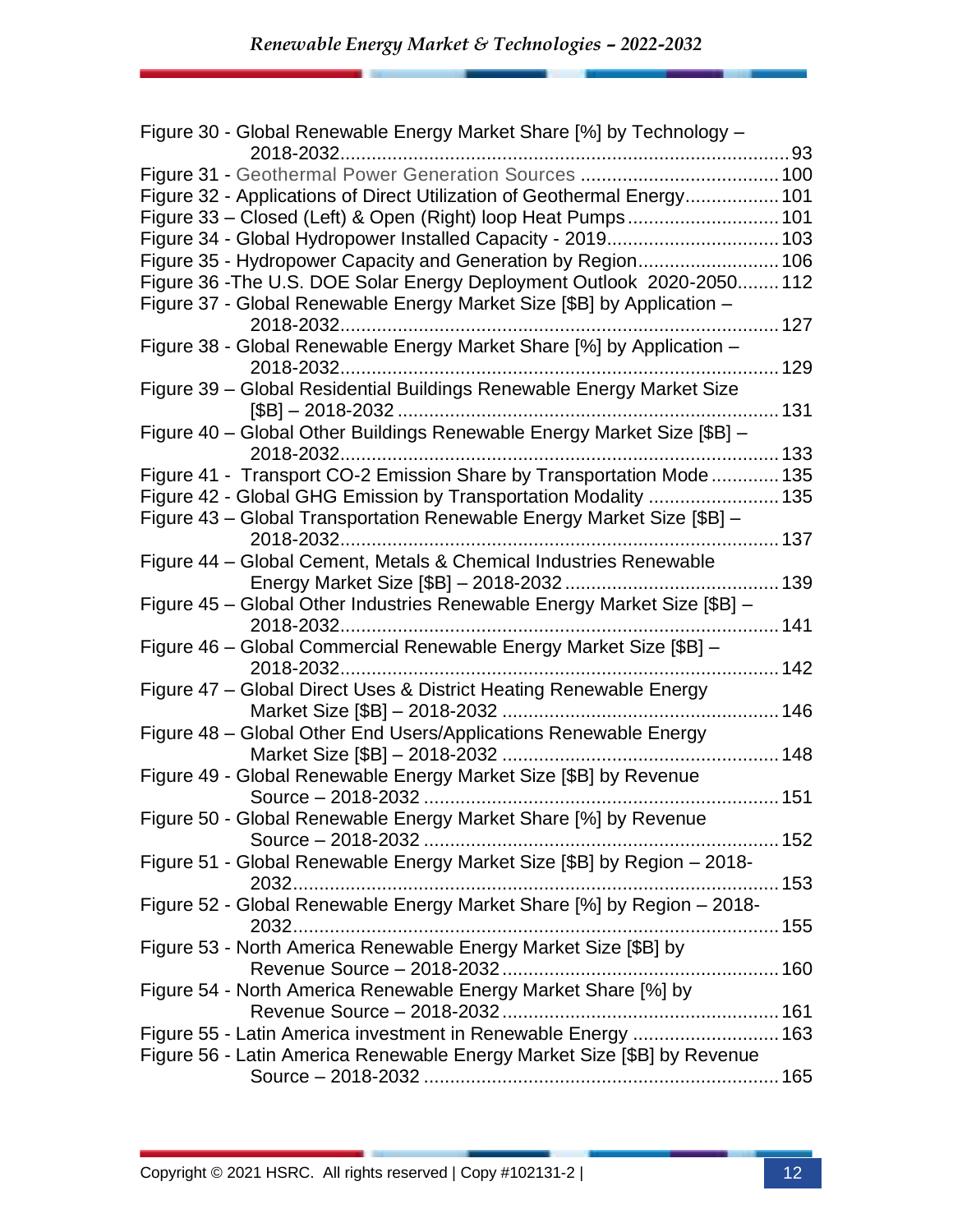| Figure 57 - Latin America Renewable Energy Market Share [%] by                                                                                  | 166 |
|-------------------------------------------------------------------------------------------------------------------------------------------------|-----|
| Figure 58 - EU-27 Share of Energy From Renewable Sources In Transport,<br>2019-2020 (% Of Gross Final Energy Consumption) 172                   |     |
| Figure 59 - Europe Renewable Energy Market Size [\$B] by Revenue                                                                                | 174 |
| Figure 60 - Europe Renewable Energy Market Share [%] by Revenue                                                                                 | 175 |
| Figure 61 - The Middle East Solar Energy [GW] Outlook -2020-2030  176<br>Figure 62 - Middle East & Africa Renewable Energy Market Size [\$B] by |     |
| Figure 63 - Middle East & Africa Renewable Energy Market Share [%] by                                                                           | 178 |
| Revenue Source - 2018-2032                                                                                                                      | 180 |
| Figure 64 - Annual additions of Renewable Energy Capacity [GW] Asia                                                                             | 181 |
| Figure 65 - Asia-Pacific Renewable Energy Market Size [\$B] by Revenue                                                                          | 185 |
| Figure 66 - Asia-Pacific Renewable Energy Market Share [%] by Revenue<br>Source - 2018-2032                                                     | 187 |
|                                                                                                                                                 |     |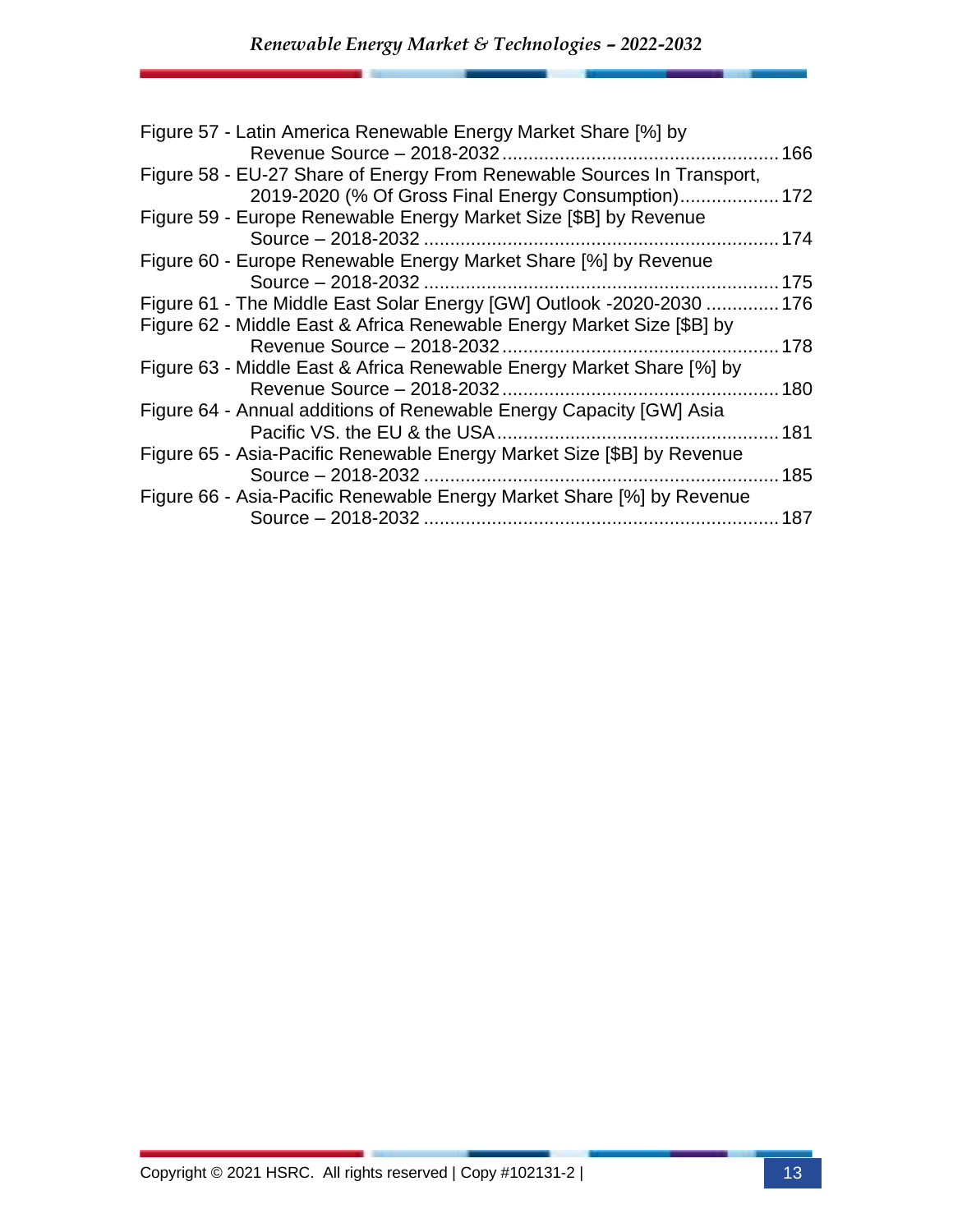## *Renewable Energy*

*(Solar PV, CSP, Wind Offshore, Wind Onshore, Biomass, Geothermal, Hydropower, Marine)*

### *Market*

*(with COVID-19 & COP26 Impacts)* 

## *& Technologies*

# *2022-2032*

*Vol. 2*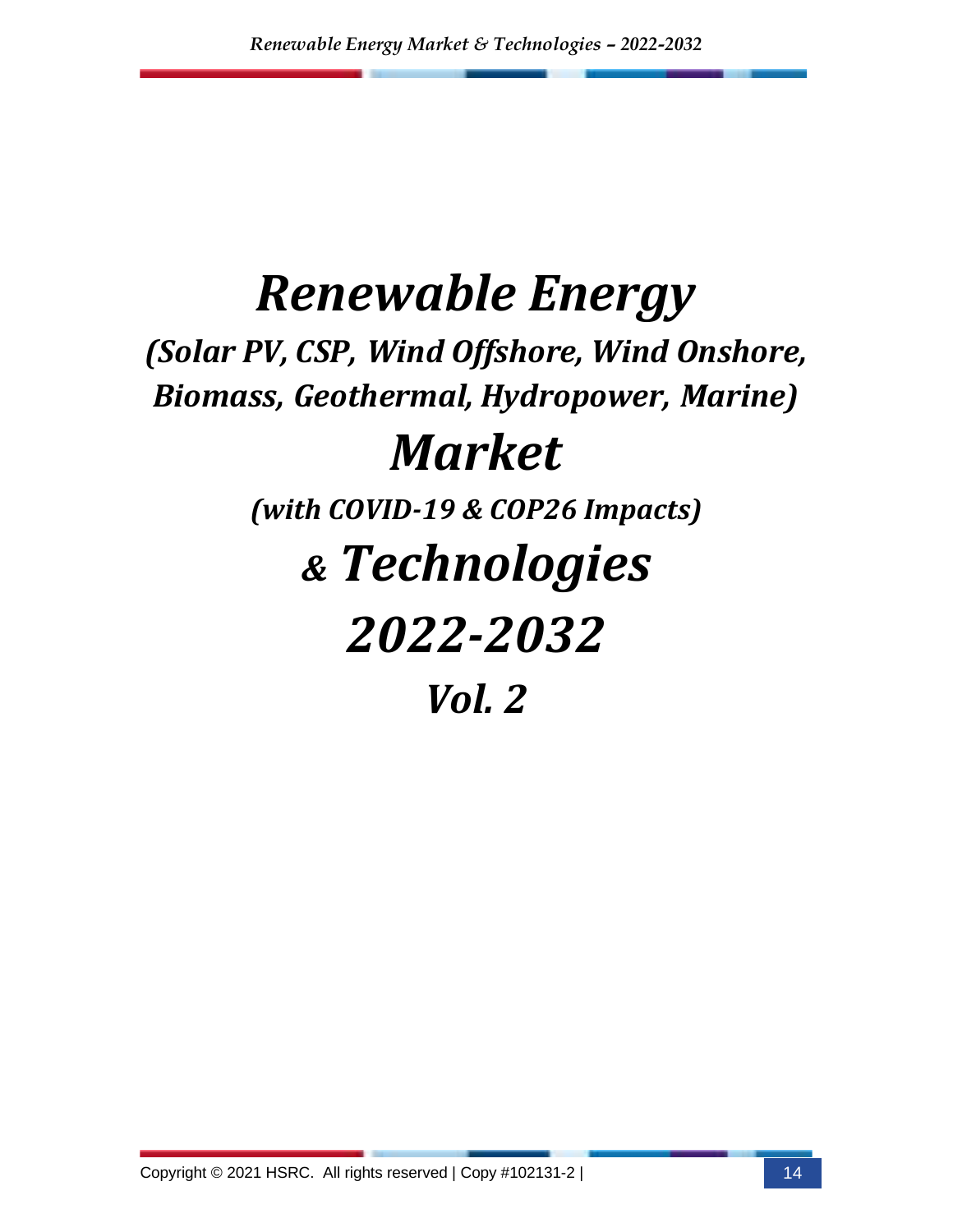#### **Table of Contents**

| 1            | 1.1<br>1.2               | National Renewable Energy Markets Dynamics - 2018-                                                                                                        |  |  |
|--------------|--------------------------|-----------------------------------------------------------------------------------------------------------------------------------------------------------|--|--|
|              | 1.3                      |                                                                                                                                                           |  |  |
|              |                          |                                                                                                                                                           |  |  |
| $\mathbf{2}$ | 2.1<br>2.2<br>2.3<br>2.4 | U.S. Renewable Energy Market Dynamics - 2018-203231                                                                                                       |  |  |
| 3            | 3.1<br>3.2<br>3.3<br>3.4 | Canada Renewable Energy Market Background 33<br>Canada Renewable Energy Market - 2018-2032 33<br>Canada Renewable Energy Market Dynamics - 2018-2032  34  |  |  |
|              |                          |                                                                                                                                                           |  |  |
| 4            | 4.1<br>4.2<br>4.3        | Argentina Renewable Energy Market Background 36<br>Argentina Renewable Energy Market - 2018-2032 36<br>Argentina Renewable Energy Market Dynamics - 2018- |  |  |
|              | 4.4                      |                                                                                                                                                           |  |  |
| 5            | 5.1<br>5.2<br>5.3<br>5.4 | Brazil Renewable Energy Market Dynamics - 2018-2032 40                                                                                                    |  |  |
| 6            | 6.1<br>6.2<br>6.3<br>6.4 | Chile Renewable Energy Market Background  42<br>Chile Renewable Energy Market - 2018-2032  42<br>Chile Renewable Energy Market Dynamics - 2018-2032 43    |  |  |
| 7            | 7.1<br>7.2               | Colombia Renewable Energy Market Background 45<br>Colombia Renewable Energy Market - 2018-2032 45                                                         |  |  |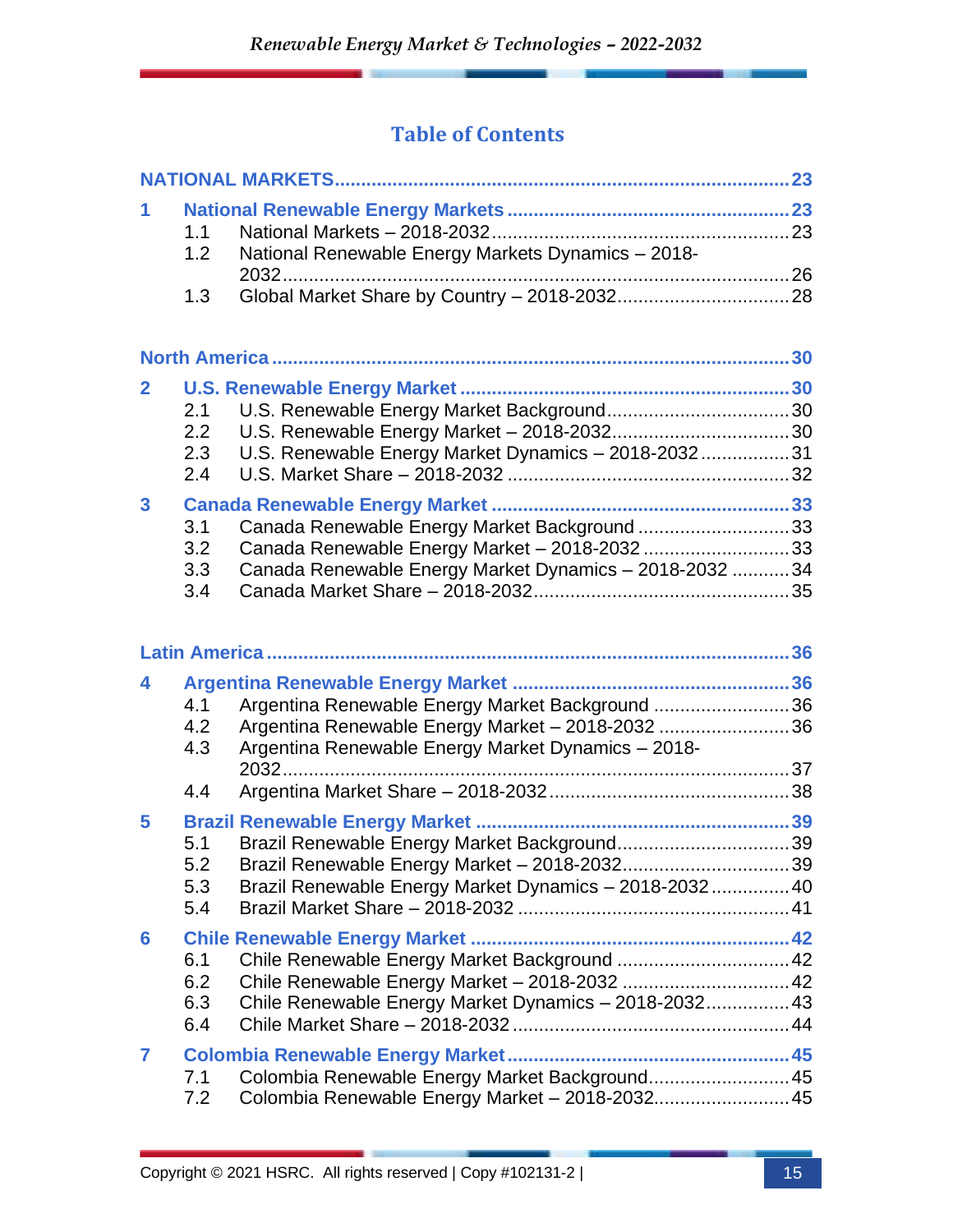|    | 7.3                          | Colombia Renewable Energy Market Dynamics - 2018-                                                                                                               |  |
|----|------------------------------|-----------------------------------------------------------------------------------------------------------------------------------------------------------------|--|
|    | 7.4                          |                                                                                                                                                                 |  |
| 8  | 8.1<br>8.2<br>8.3            | Costa Rica Renewable Energy Market Background  48<br>Costa Rica Renewable Energy Market - 2018-2032  48<br>Costa Rica Renewable Energy Market Dynamics - 2018-  |  |
|    | 8.4                          |                                                                                                                                                                 |  |
| 9  | 9.1<br>9.2<br>9.3<br>9.4     | Ecuador Renewable Energy Market Background 51<br>Ecuador Renewable Energy Market - 2018-2032 51<br>Ecuador Renewable Energy Market Dynamics - 2018-203252       |  |
| 10 | 10.1<br>10.2<br>10.3         | El Salvador Renewable Energy Market Background 54<br>El Salvador Renewable Energy Market - 2018-2032 54<br>El Salvador Renewable Energy Market Dynamics - 2018- |  |
|    | 10.4                         |                                                                                                                                                                 |  |
| 11 | 11.1<br>11.2<br>11.3<br>11.4 | Mexico Renewable Energy Market Background 57<br>Mexico Renewable Energy Market - 2018-2032 57<br>Mexico Renewable Energy Market Dynamics - 2018-203258          |  |
| 12 | 12.1<br>12.2<br>12.3         | Nicaragua Renewable Energy Market Background  60<br>Nicaragua Renewable Energy Market - 2018-2032 60<br>Nicaragua Renewable Energy Market Dynamics - 2018-      |  |
|    | 12.4                         |                                                                                                                                                                 |  |
| 13 | 13.1<br>13.2<br>13.3<br>13.4 | Peru Renewable Energy Market Dynamics - 2018-2032  64                                                                                                           |  |
| 14 | 14.1                         | Rest of Latin America Renewable Energy Market  66<br>Rest of Latin America Renewable Energy Market                                                              |  |
|    | 14.2                         | Rest of Latin America Renewable Energy Market - 2018-                                                                                                           |  |
|    | 14.3                         | Rest of Latin America Renewable Energy Market Dynamics                                                                                                          |  |
|    |                              |                                                                                                                                                                 |  |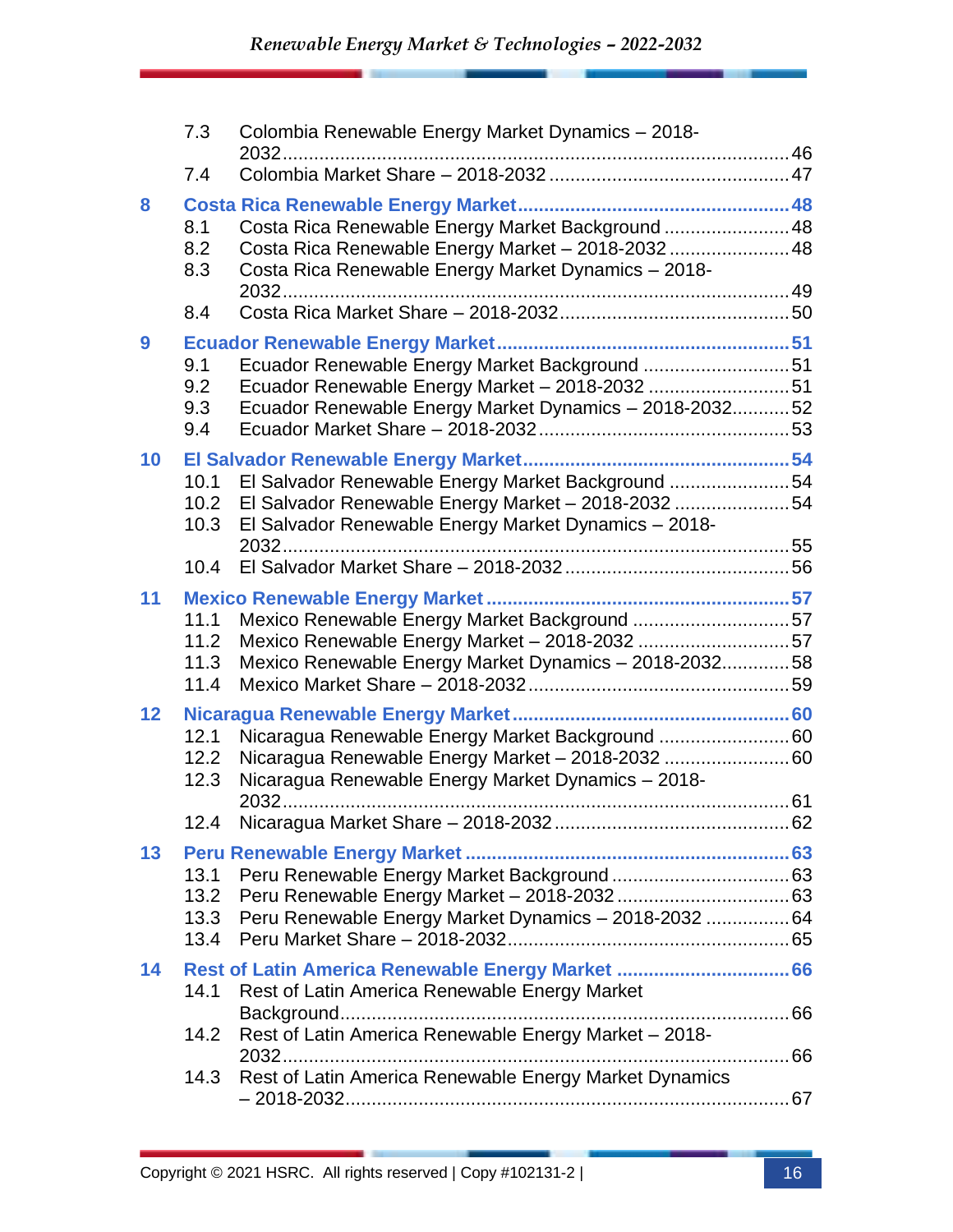|    | 14.4                         |                                                                                                                                                                    |  |
|----|------------------------------|--------------------------------------------------------------------------------------------------------------------------------------------------------------------|--|
|    |                              |                                                                                                                                                                    |  |
| 15 | 15.1<br>15.2<br>15.3<br>15.4 | Austria Renewable Energy Market Dynamics - 2018-203270                                                                                                             |  |
| 16 | 16.1<br>16.2<br>16.3<br>16.4 | Belgium Renewable Energy Market Dynamics - 2018-203273                                                                                                             |  |
| 17 | 17.1<br>17.2<br>17.3<br>17.4 | Bulgaria Renewable Energy Market Background75<br>Bulgaria Renewable Energy Market Dynamics - 2018-203276                                                           |  |
| 18 | 18.1<br>18.2<br>18.3<br>18.4 | Croatia Renewable Energy Market Background 78<br>Croatia Renewable Energy Market Dynamics - 2018-2032 79                                                           |  |
| 19 | 19.1<br>19.2<br>19.3         | Czech Republic Renewable Energy Market Background 81<br>Czech Republic Renewable Energy Market - 2018-2032 81<br>Czech Republic Renewable Energy Market Dynamics - |  |
|    | 19.4                         |                                                                                                                                                                    |  |
| 20 | 20.1<br>20.2<br>20.3         | Denmark Renewable Energy Market Background 84<br>Denmark Renewable Energy Market - 2018-2032  84<br>Denmark Renewable Energy Market Dynamics - 2018-               |  |
|    | 20.4                         |                                                                                                                                                                    |  |
| 21 | 21.1<br>21.2<br>21.3<br>21.4 | Finland Renewable Energy Market Background 87<br>Finland Renewable Energy Market Dynamics - 2018-2032  88                                                          |  |
| 22 | 22.1                         |                                                                                                                                                                    |  |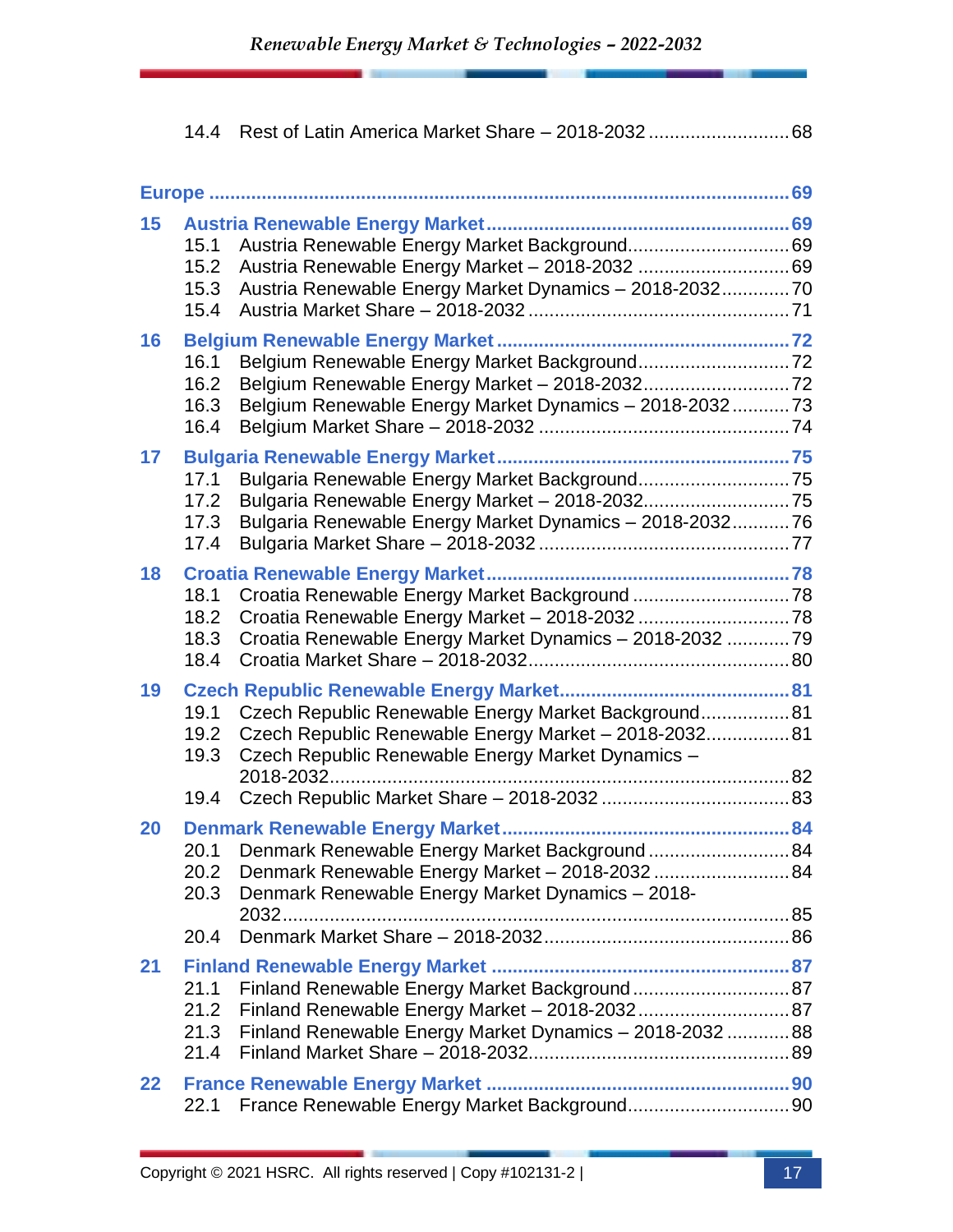|    | 22.2<br>22.3<br>22.4         | France Renewable Energy Market Dynamics - 2018-2032 91                                                                                                           |  |
|----|------------------------------|------------------------------------------------------------------------------------------------------------------------------------------------------------------|--|
| 23 | 23.1<br>23.2<br>23.3         | Germany Renewable Energy Market Background93<br>Germany Renewable Energy Market Dynamics - 2018-                                                                 |  |
|    | 23.4                         |                                                                                                                                                                  |  |
| 24 | 24.1<br>24.2<br>24.3<br>24.4 | Greece Renewable Energy Market Dynamics - 2018-2032  97                                                                                                          |  |
| 25 | 25.1<br>25.2<br>25.3<br>25.4 | Holland Renewable Energy Market Background 99<br>Holland Renewable Energy Market Dynamics - 2018-2032 100                                                        |  |
| 26 | 26.1<br>26.2<br>26.3<br>26.4 | Hungary Renewable Energy Market Background  102<br>Hungary Renewable Energy Market - 2018-2032  102<br>Hungary Renewable Energy Market Dynamics - 2018-2032  103 |  |
| 27 | 27.1<br>27.2<br>27.3<br>27.4 | Iceland Renewable Energy Market Background  105<br>Iceland Renewable Energy Market - 2018-2032  105<br>Iceland Renewable Energy Market Dynamics - 2018-2032  106 |  |
| 28 | 28.1<br>28.2<br>28.3<br>28.4 | Ireland Renewable Energy Market Background 108<br>Ireland Renewable Energy Market - 2018-2032 108<br>Ireland Renewable Energy Market Dynamics - 2018-2032 109    |  |
| 29 | 29.1<br>29.2<br>29.3<br>29.4 | Italy Renewable Energy Market Background  111<br>Italy Renewable Energy Market - 2018-2032  111<br>Italy Renewable Energy Market Dynamics - 2018-2032  112       |  |
| 30 | 30.1<br>30.2<br>30.3         | Norway Renewable Energy Market Background  114<br>Norway Renewable Energy Market - 2018-2032 114<br>Norway Renewable Energy Market Dynamics - 2018-2032 115      |  |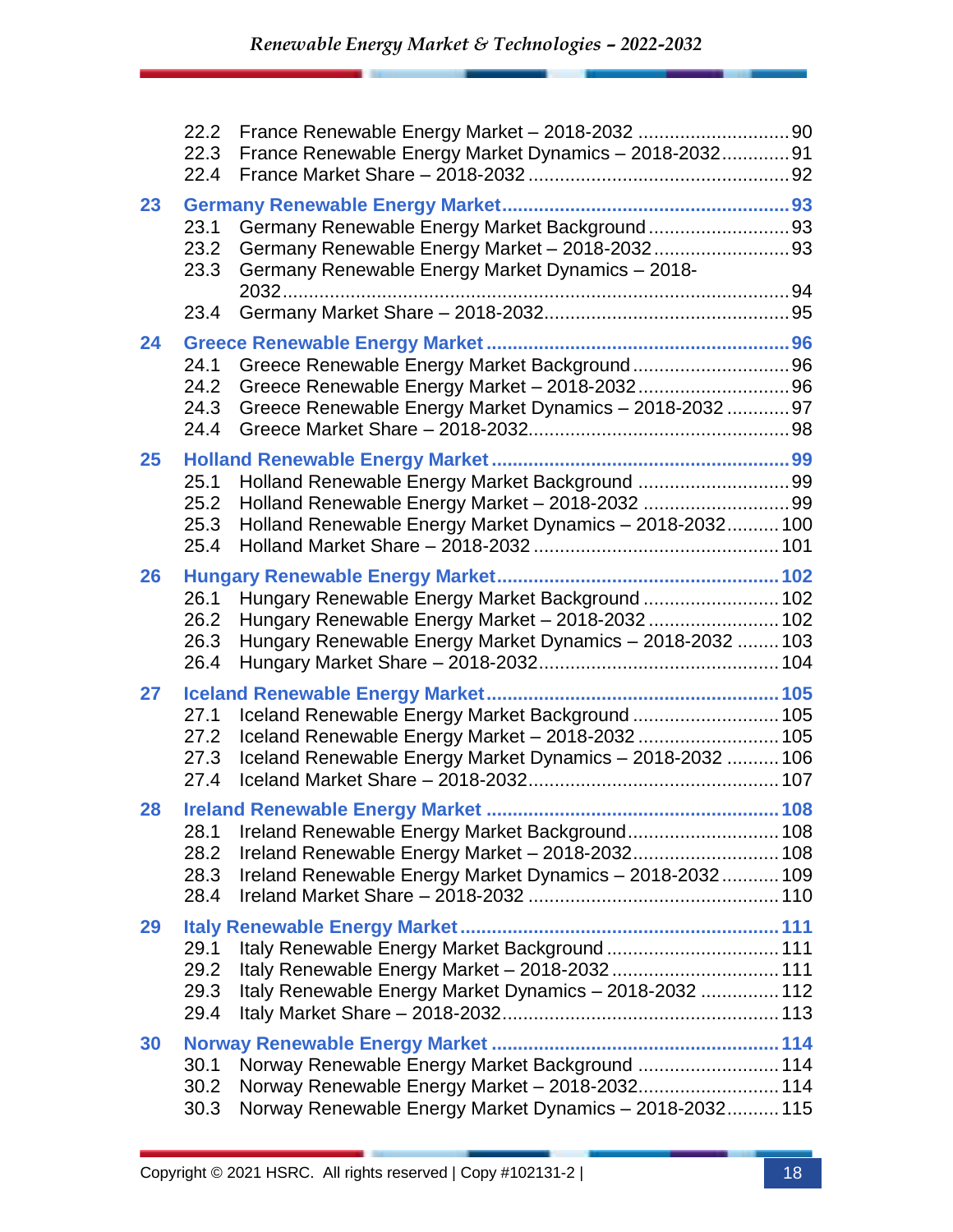|    | 30.4                         |                                                                                                                                                                     |  |
|----|------------------------------|---------------------------------------------------------------------------------------------------------------------------------------------------------------------|--|
| 31 | 31.1<br>31.2<br>31.3<br>31.4 | Poland Renewable Energy Market Background  117<br>Poland Renewable Energy Market - 2018-2032  117<br>Poland Renewable Energy Market Dynamics - 2018-2032 118        |  |
| 32 | 32.1<br>32.2<br>32.3<br>32.4 | Portugal Renewable Energy Market Background  120<br>Portugal Renewable Energy Market - 2018-2032  120<br>Portugal Renewable Energy Market Dynamics - 2018-2032 121  |  |
| 33 | 33.1<br>33.2<br>33.3<br>33.4 | Ukraine Renewable Energy Market Background  123<br>Ukraine Renewable Energy Market - 2018-2032  123<br>Ukraine Renewable Energy Market Dynamics - 2018-2032 124     |  |
| 34 | 34.1<br>34.2<br>34.3<br>34.4 | Russia Renewable Energy Market Background 126<br>Russia Renewable Energy Market - 2018-2032 126<br>Russia Renewable Energy Market Dynamics - 2018-2032 127          |  |
| 35 | 35.1<br>35.2<br>35.3<br>35.4 | Slovenia Renewable Energy Market Background 129<br>Slovenia Renewable Energy Market - 2018-2032 129<br>Slovenia Renewable Energy Market Dynamics - 2018-2032  130   |  |
| 36 | 36.1<br>36.2<br>36.3<br>36.4 | Spain Renewable Energy Market Background  132<br>Spain Renewable Energy Market Dynamics - 2018-2032 133                                                             |  |
| 37 | 37.1<br>37.2<br>37.3<br>37.4 | Sweden Renewable Energy Market Background 135<br>Sweden Renewable Energy Market - 2018-2032 135<br>Sweden Renewable Energy Market Dynamics - 2018-2032 136          |  |
| 38 | 38.1<br>38.2<br>38.3         | Switzerland Renewable Energy Market Background  138<br>Switzerland Renewable Energy Market - 2018-2032  138<br>Switzerland Renewable Energy Market Dynamics - 2018- |  |
|    | 38.4                         |                                                                                                                                                                     |  |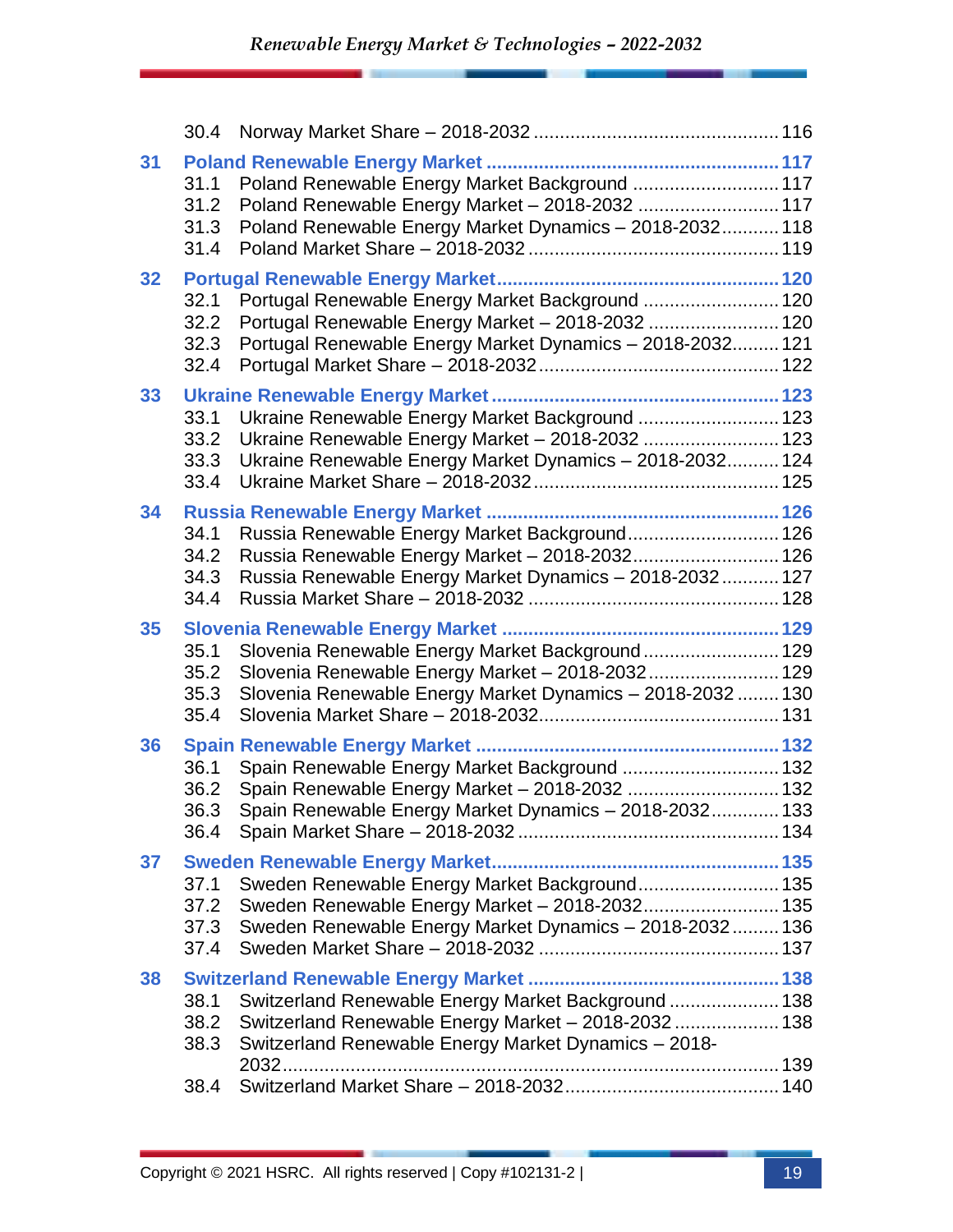| 39 | 39.1<br>39.2<br>39.3<br>39.4 | The UK Renewable Energy Market Background  141<br>The UK Renewable Energy Market - 2018-2032  141<br>The UK Renewable Energy Market Dynamics - 2018-2032 142         |  |
|----|------------------------------|----------------------------------------------------------------------------------------------------------------------------------------------------------------------|--|
| 40 | 40.1<br>40.2<br>40.3         | Rest of Europe Renewable Energy Market Background 144<br>Rest of Europe Renewable Energy Market - 2018-2032 144<br>Rest of Europe Renewable Energy Market Dynamics - |  |
|    | 40.4                         |                                                                                                                                                                      |  |
|    |                              |                                                                                                                                                                      |  |
| 41 |                              |                                                                                                                                                                      |  |
|    | 41.1                         | Israel Renewable Energy Market Background 147                                                                                                                        |  |
|    | 41.2                         | Israel Renewable Energy Market - 2018-2032 147                                                                                                                       |  |
|    | 41.3                         | Israel Renewable Energy Market Dynamics - 2018-2032  148                                                                                                             |  |
|    | 41.4                         |                                                                                                                                                                      |  |
| 42 |                              |                                                                                                                                                                      |  |
|    | 42.1                         | Egypt Renewable Energy Market Background  150                                                                                                                        |  |
|    | 42.2                         | Egypt Renewable Energy Market - 2018-2032  150                                                                                                                       |  |
|    | 42.3                         | Egypt Renewable Energy Market Dynamics - 2018-2032 151                                                                                                               |  |
|    | 42.4                         |                                                                                                                                                                      |  |
| 43 |                              |                                                                                                                                                                      |  |
|    | 43.1                         | UAE Renewable Energy Market Background  153                                                                                                                          |  |
|    | 43.2                         | UAE Renewable Energy Market - 2018-2032  153                                                                                                                         |  |
|    | 43.3                         | UAE Renewable Energy Market Dynamics - 2018-2032 154                                                                                                                 |  |
|    | 43.4                         |                                                                                                                                                                      |  |
| 44 |                              |                                                                                                                                                                      |  |
|    |                              | 44.1 South Africa Renewable Energy Market Background 156                                                                                                             |  |
|    | 44.2<br>44.3                 | South Africa Renewable Energy Market - 2018-2032 156                                                                                                                 |  |
|    |                              | South Africa Renewable Energy Market Dynamics - 2018-                                                                                                                |  |
|    | 44.4                         |                                                                                                                                                                      |  |
|    |                              |                                                                                                                                                                      |  |
| 45 | 45.1                         | Kenya Renewable Energy Market Background  159                                                                                                                        |  |
|    | 45.2                         | Kenya Renewable Energy Market - 2018-2032  159                                                                                                                       |  |
|    | 45.3                         | Kenya Renewable Energy Market Dynamics - 2018-2032 160                                                                                                               |  |
|    | 45.4                         |                                                                                                                                                                      |  |
| 46 |                              |                                                                                                                                                                      |  |
|    | 46.1                         | Saudi Arabia Renewable Energy Market Background  162                                                                                                                 |  |
|    | 46.2                         | Saudi Arabia Renewable Energy Market - 2018-2032  162                                                                                                                |  |
|    |                              |                                                                                                                                                                      |  |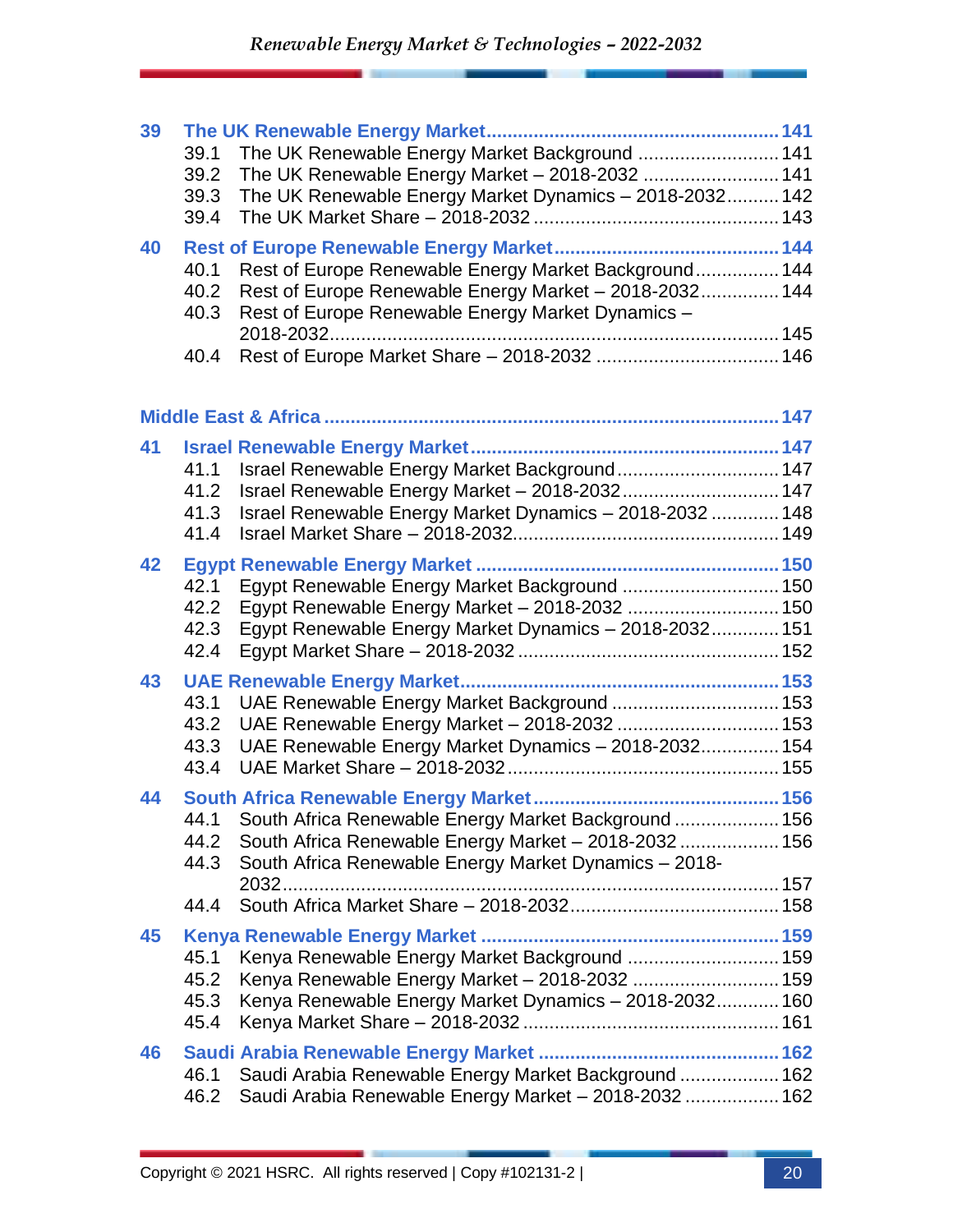|    | 46.3                         | Saudi Arabia Renewable Energy Market Dynamics - 2018-<br>$2032$                                                                                                     |  |
|----|------------------------------|---------------------------------------------------------------------------------------------------------------------------------------------------------------------|--|
|    | 46.4                         |                                                                                                                                                                     |  |
| 47 | 47.1<br>47.2<br>47.3<br>47.4 | Nigeria Renewable Energy Market Background  165<br>Nigeria Renewable Energy Market - 2018-2032  165<br>Nigeria Renewable Energy Market Dynamics - 2018-2032 166     |  |
| 48 | 48.1<br>48.2<br>48.3<br>48.4 | Tunisia Renewable Energy Market Background  168<br>Tunisia Renewable Energy Market - 2018-2032  168<br>Tunisia Renewable Energy Market Dynamics - 2018-2032  169    |  |
| 49 | 49.1<br>49.2<br>49.3<br>49.4 | Turkey Renewable Energy Market Background 171<br>Turkey Renewable Energy Market - 2018-2032 171<br>Turkey Renewable Energy Market Dynamics - 2018-2032 172          |  |
| 50 | 50.1<br>50.2<br>50.3         | Rest of MEA Renewable Energy Market Background 174<br>Rest of MEA Renewable Energy Market - 2018-2032 174<br>Rest of MEA Renewable Energy Market Dynamics - 2018-   |  |
|    | 50.4                         |                                                                                                                                                                     |  |
|    |                              |                                                                                                                                                                     |  |
| 51 | 51.1<br>51.2<br>51.3<br>51.4 | Australia Renewable Energy Market Background 177<br>Australia Renewable Energy Market - 2018-2032 177<br>Australia Renewable Energy Market Dynamics - 2018-2032 178 |  |
| 52 | 52.1<br>52.2<br>52.3<br>52.4 | Kazakhstan Renewable Energy Market Background 180<br>Kazakhstan Renewable Energy Market - 2018-2032 180<br>Kazakhstan Renewable Energy Market Dynamics - 2018-      |  |
| 53 | 53.1<br>53.2<br>53.3<br>53.4 | China Renewable Energy Market Background  183<br>China Renewable Energy Market - 2018-2032  183<br>China Renewable Energy Market Dynamics - 2018-2032 184           |  |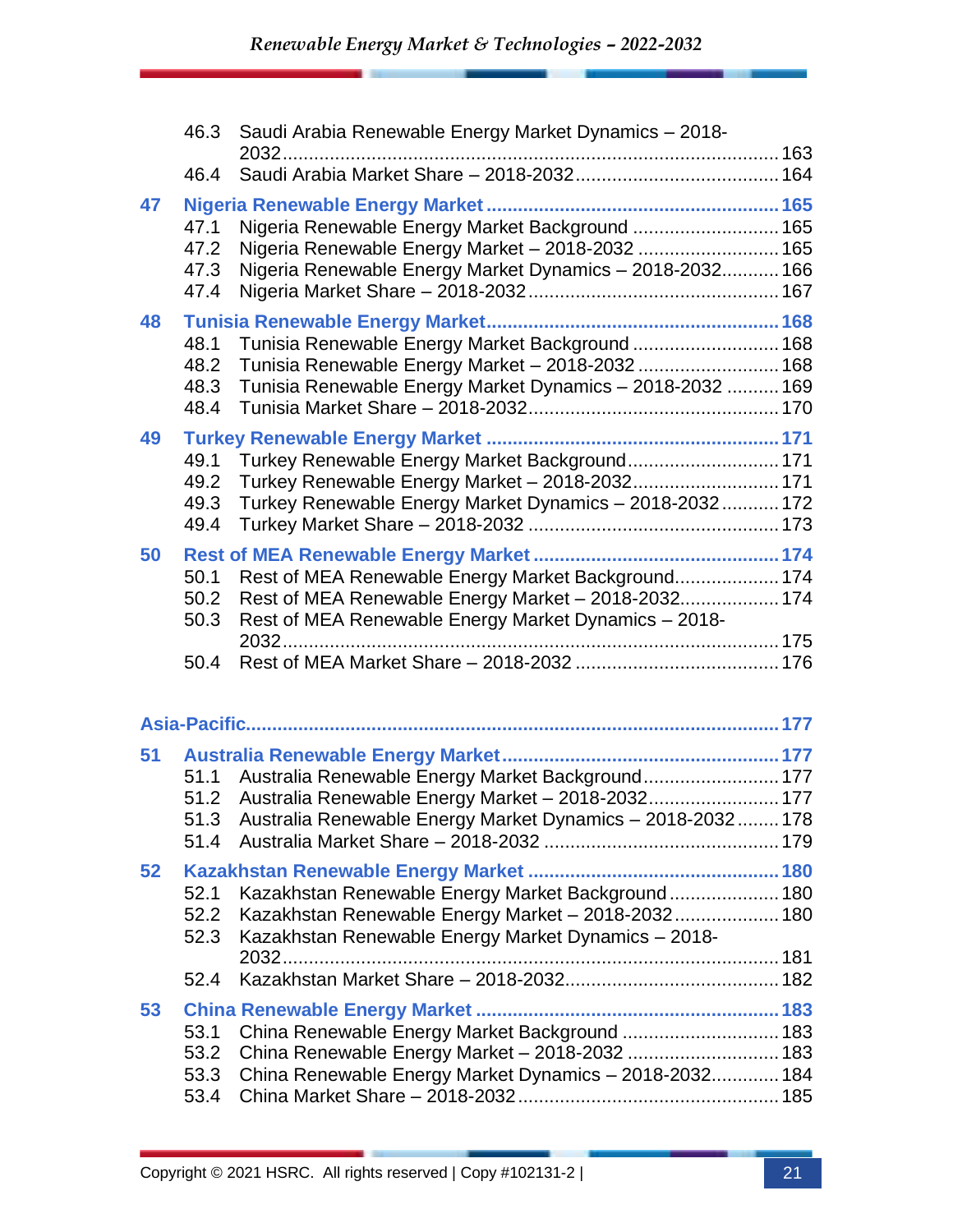| 54 |              |                                                                                                              |  |
|----|--------------|--------------------------------------------------------------------------------------------------------------|--|
|    | 54.1         | India Renewable Energy Market Background 186                                                                 |  |
|    | 54.2<br>54.3 | India Renewable Energy Market - 2018-2032 186                                                                |  |
|    | 54.4         | India Renewable Energy Market Dynamics - 2018-2032  187                                                      |  |
|    |              |                                                                                                              |  |
| 55 | 55.1         | Indonesia Renewable Energy Market Background  189                                                            |  |
|    | 55.2         | Indonesia Renewable Energy Market - 2018-2032  189                                                           |  |
|    | 55.3         | Indonesia Renewable Energy Market Dynamics - 2018-                                                           |  |
|    |              |                                                                                                              |  |
|    | 55.4         |                                                                                                              |  |
| 56 |              |                                                                                                              |  |
|    | 56.1         | Japan Renewable Energy Market Background 192                                                                 |  |
|    | 56.2         | Japan Renewable Energy Market - 2018-2032 192                                                                |  |
|    | 56.3         | Japan Renewable Energy Market Dynamics - 2018-2032  193                                                      |  |
|    | 56.4         |                                                                                                              |  |
| 57 |              |                                                                                                              |  |
|    | 57.1         | New Zealand Renewable Energy Market Background 195                                                           |  |
|    | 57.2<br>57.3 | New Zealand Renewable Energy Market - 2018-2032 195<br>New Zealand Renewable Energy Market Dynamics - 2018-  |  |
|    |              |                                                                                                              |  |
|    | 57.4         |                                                                                                              |  |
| 58 |              |                                                                                                              |  |
|    | 58.1         | Vietnam Renewable Energy Market Background 198                                                               |  |
|    | 58.2         | Vietnam Renewable Energy Market - 2018-2032 198                                                              |  |
|    | 58.3         | Vietnam Renewable Energy Market Dynamics - 2018-2032 199                                                     |  |
|    | 58.4         |                                                                                                              |  |
| 59 |              |                                                                                                              |  |
|    | 59.1         | Philippines Renewable Energy Market Background  201                                                          |  |
|    | 59.2<br>59.3 | Philippines Renewable Energy Market - 2018-2032  201<br>Philippines Renewable Energy Market Dynamics - 2018- |  |
|    |              |                                                                                                              |  |
|    | 59.4         |                                                                                                              |  |
| 60 |              |                                                                                                              |  |
|    | 60.1         | South Korea Renewable Energy Market Background 204                                                           |  |
|    | 60.2         | South Korea Renewable Energy Market - 2018-2032 204                                                          |  |
|    | 60.3         | South Korea Renewable Energy Market Dynamics - 2018-                                                         |  |
|    |              |                                                                                                              |  |
|    | 60.4         |                                                                                                              |  |
| 61 |              |                                                                                                              |  |
|    | 61.1         | Rest of Asia-Pacific Renewable Energy Market Background 207                                                  |  |
|    | 61.2         | Rest of Asia-Pacific Renewable Energy Market - 2018-                                                         |  |
|    |              |                                                                                                              |  |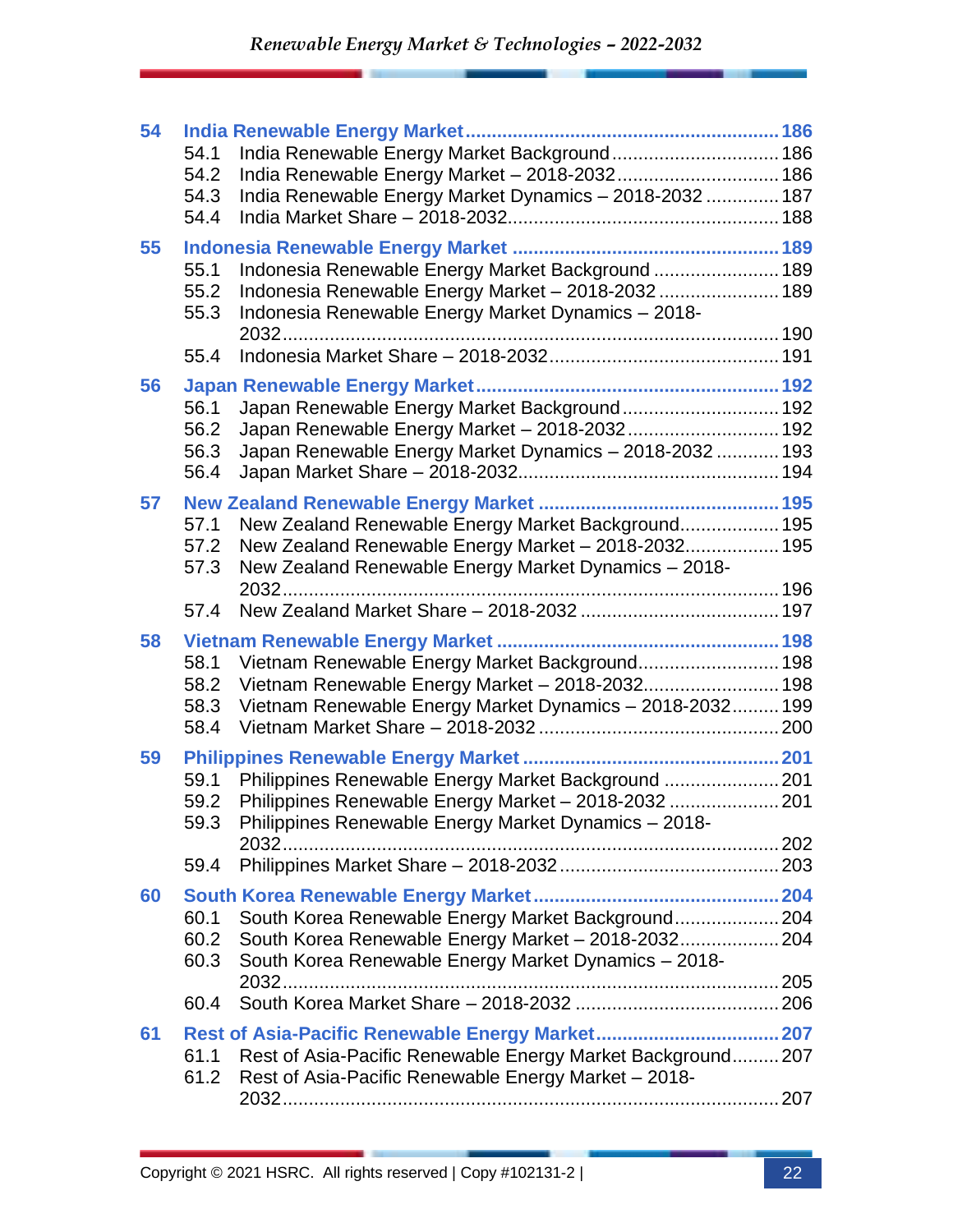|    | 61.3 Rest of Asia-Pacific Renewable Energy Market Dynamics - |      |
|----|--------------------------------------------------------------|------|
|    |                                                              |      |
|    |                                                              | 210  |
| 62 |                                                              | 210  |
| 63 |                                                              |      |
| 64 |                                                              | .232 |
| 65 |                                                              |      |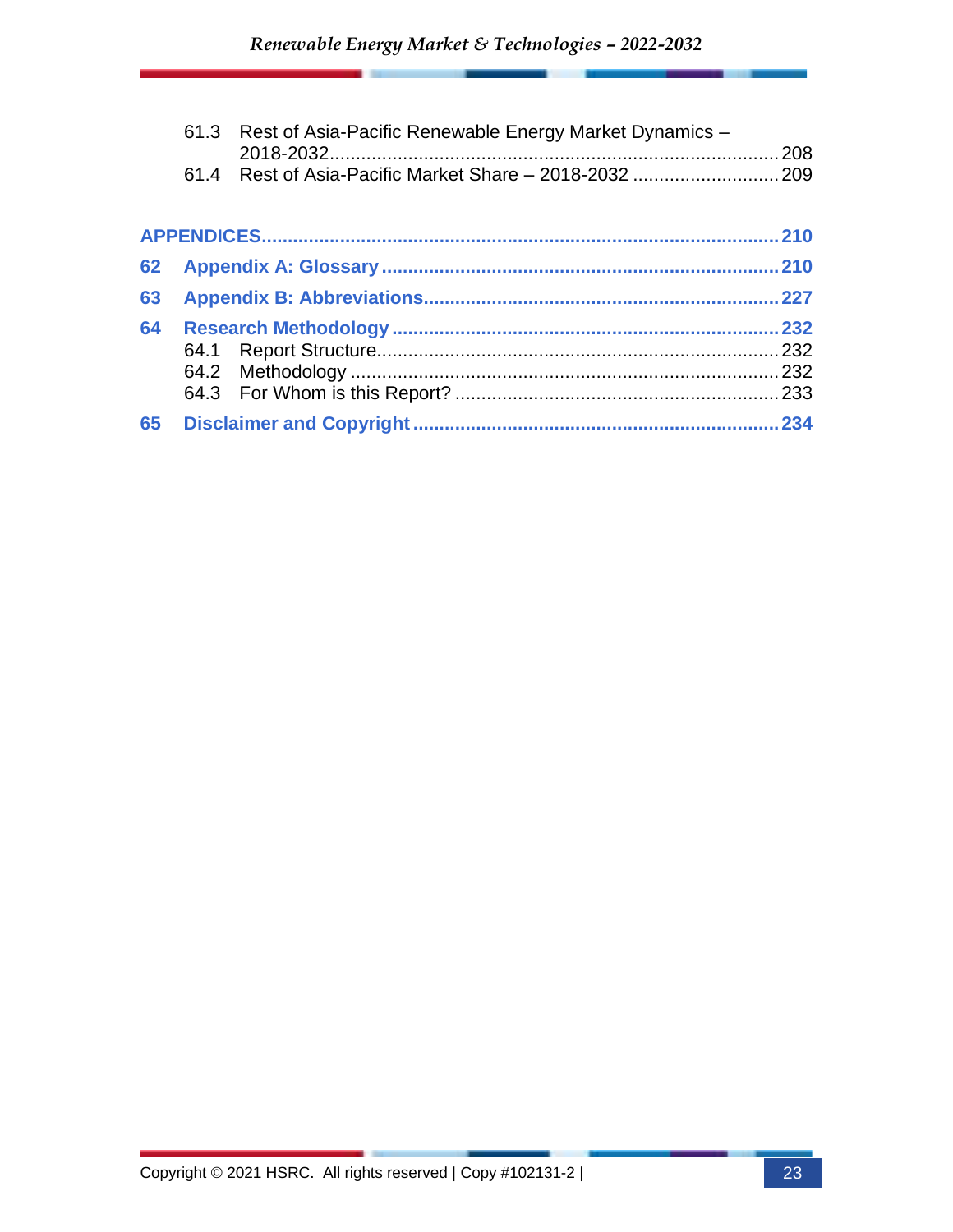#### **List of Tables**

| Table 1 - Global Renewable Energy Market Size [\$B] by Country – 2018-                                   | 25 |
|----------------------------------------------------------------------------------------------------------|----|
| Table 2 - Global Renewable Energy Market Biannual Growth Rates [%] by                                    | 27 |
| Country - 2018-2032<br>Table 3- Global Renewable Energy Market Share [%] by Country - 2018-<br>2032      | 29 |
| Table 4 - U.S. Renewable Energy Market Size [\$B] by Revenue Source -                                    | 31 |
| Table 5- U.S. Renewable Energy Market Biannual Growth Rates [%] by                                       | 32 |
| Table 6 - Canada Renewable Energy Market Size [\$B] by Revenue Source<br>$-2018 - 2032$                  | 34 |
| Table 7 - Canada Renewable Energy Market Biannual Growth Rates [%]                                       | 35 |
| Table 8 - Argentina Renewable Energy Market Size [\$B] by Revenue                                        | 37 |
| Table 9 - Argentina Renewable Energy Market Biannual Growth Rates [%]                                    |    |
| by Revenue Source - 2018-2032.<br>Table 10 - Brazil Renewable Energy Market Size [\$B] by Revenue Source | 38 |
| Table 11 - Brazil Renewable Energy Market Biannual Growth Rates [%] by                                   | 40 |
| Table 12 - Chile Renewable Energy Market Size [\$B] by Revenue Source -                                  | 41 |
| Table 13 - Chile Renewable Energy Market Biannual Growth Rates [%] by                                    | 43 |
| Revenue Source - 2018-2032<br>Table 14 - Colombia Renewable Energy Market Size [\$B] by Revenue          | 44 |
| Table 15 - Colombia Renewable Energy Market Biannual Growth Rates [%]                                    | 46 |
| Table 16 - Costa Rica Renewable Energy Market Size [\$B] by Revenue                                      | 47 |
| Table 17 - Costa Rica Renewable Energy Market Biannual Growth Rates                                      | 49 |
| Table 18 - Ecuador Renewable Energy Market Size [\$B] by Revenue                                         |    |
| Table 19 - Ecuador Renewable Energy Market Biannual Growth Rates [%]                                     |    |
| Table 20 - El Salvador Renewable Energy Market Size [\$B] by Revenue                                     |    |
| Table 21 - El Salvador Renewable Energy Market Biannual Growth Rates                                     |    |
| Table 22 - Mexico Renewable Energy Market Size [\$B] by Revenue Source                                   |    |
|                                                                                                          |    |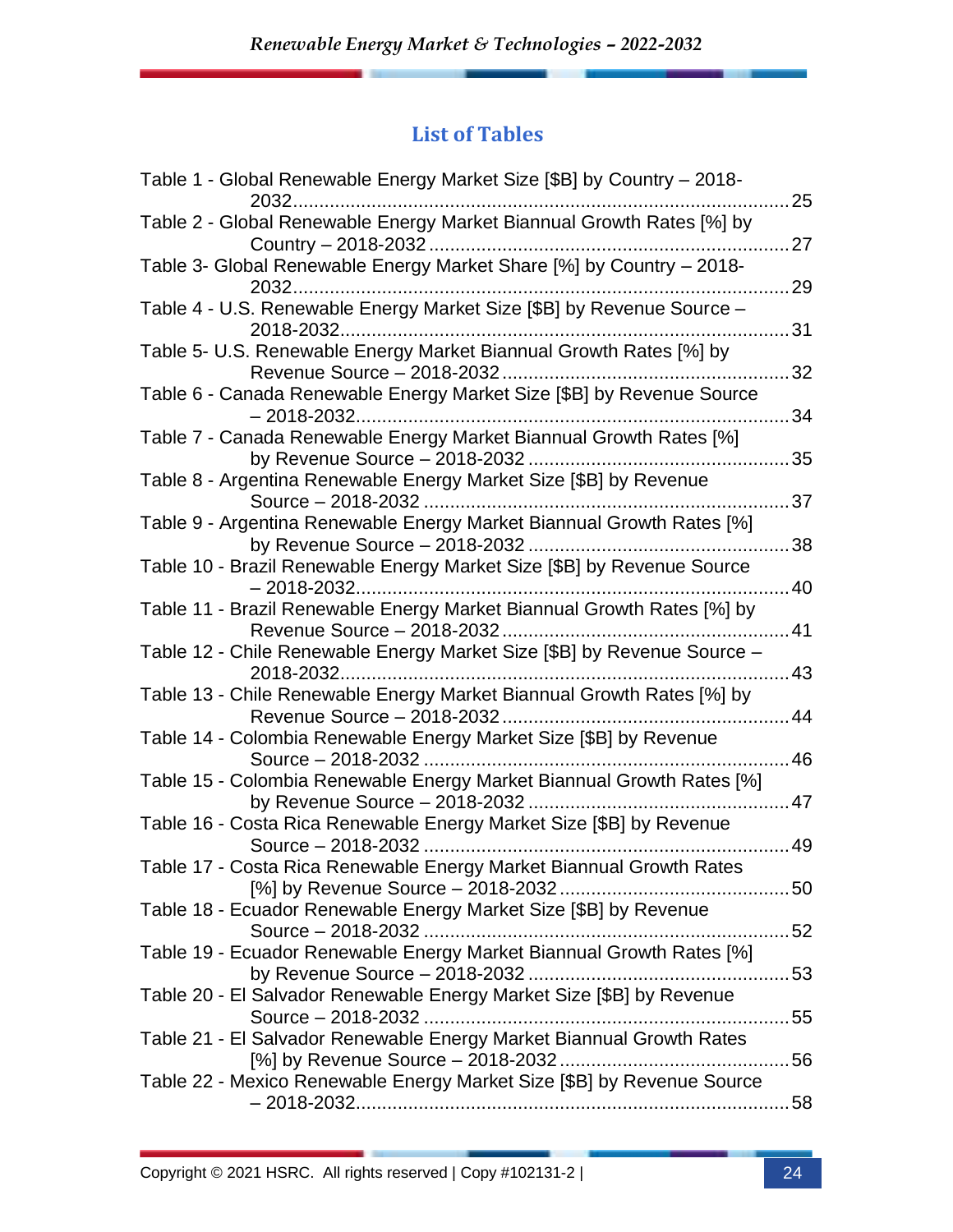| Table 23 - Mexico Renewable Energy Market Biannual Growth Rates [%]                 | 59  |
|-------------------------------------------------------------------------------------|-----|
| Table 24 - Nicaragua Renewable Energy Market Size [\$B] by Revenue                  |     |
|                                                                                     | 61  |
| Table 25 - Nicaragua Renewable Energy Market Biannual Growth Rates                  |     |
| [%] by Revenue Source - 2018-2032                                                   | 62  |
| Table 26 - Peru Renewable Energy Market Size [\$B] by Revenue Source -<br>2018-2032 | 64  |
| Table 27 - Peru Renewable Energy Market Biannual Growth Rates [%] by                | 65  |
| Table 28 - Rest of Latin America Renewable Energy Market Size [\$B] by              | 67  |
| Table 29 - Rest of Latin America Renewable Energy Market Biannual                   |     |
| Growth Rates [%] by Revenue Source - 2018-2032                                      | 68  |
| Table 30 - Austria Renewable Energy Market Size [\$B] by Revenue Source             | 70  |
| Table 31 - Austria Renewable Energy Market Biannual Growth Rates [%]                |     |
| by Revenue Source - 2018-2032                                                       |     |
| Table 32 - Belgium Renewable Energy Market Size [\$B] by Revenue                    |     |
| Source - 2018-2032                                                                  | .73 |
| Table 33 - Belgium Renewable Energy Market Biannual Growth Rates [%]                |     |
|                                                                                     |     |
| Table 34 - Bulgaria Renewable Energy Market Size [\$B] by Revenue                   |     |
|                                                                                     |     |
| Table 35 - Bulgaria Renewable Energy Market Biannual Growth Rates [%]               |     |
|                                                                                     | 77  |
| Table 36 - Croatia Renewable Energy Market Size [\$B] by Revenue                    |     |
| Source - 2018-2032                                                                  | 79  |
| Table 37 - Croatia Renewable Energy Market Biannual Growth Rates [%]                |     |
|                                                                                     | 80  |
| Table 38 - Czech Republic Renewable Energy Market Size [\$B] by                     |     |
|                                                                                     | 82  |
| Table 39 - Czech Republic Renewable Energy Market Biannual Growth                   |     |
|                                                                                     |     |
| Table 40 - Denmark Renewable Energy Market Size [\$B] by Revenue                    |     |
|                                                                                     |     |
| Table 41 - Denmark Renewable Energy Market Biannual Growth Rates [%]                |     |
|                                                                                     |     |
| Table 42 - Finland Renewable Energy Market Size [\$B] by Revenue                    |     |
| . 88                                                                                |     |
| Table 43 - Finland Renewable Energy Market Biannual Growth Rates [%]                |     |
|                                                                                     |     |
| Table 44 - France Renewable Energy Market Size [\$B] by Revenue Source              |     |
|                                                                                     | 91  |
|                                                                                     |     |
| Table 45 - France Renewable Energy Market Biannual Growth Rates [%]                 |     |
|                                                                                     |     |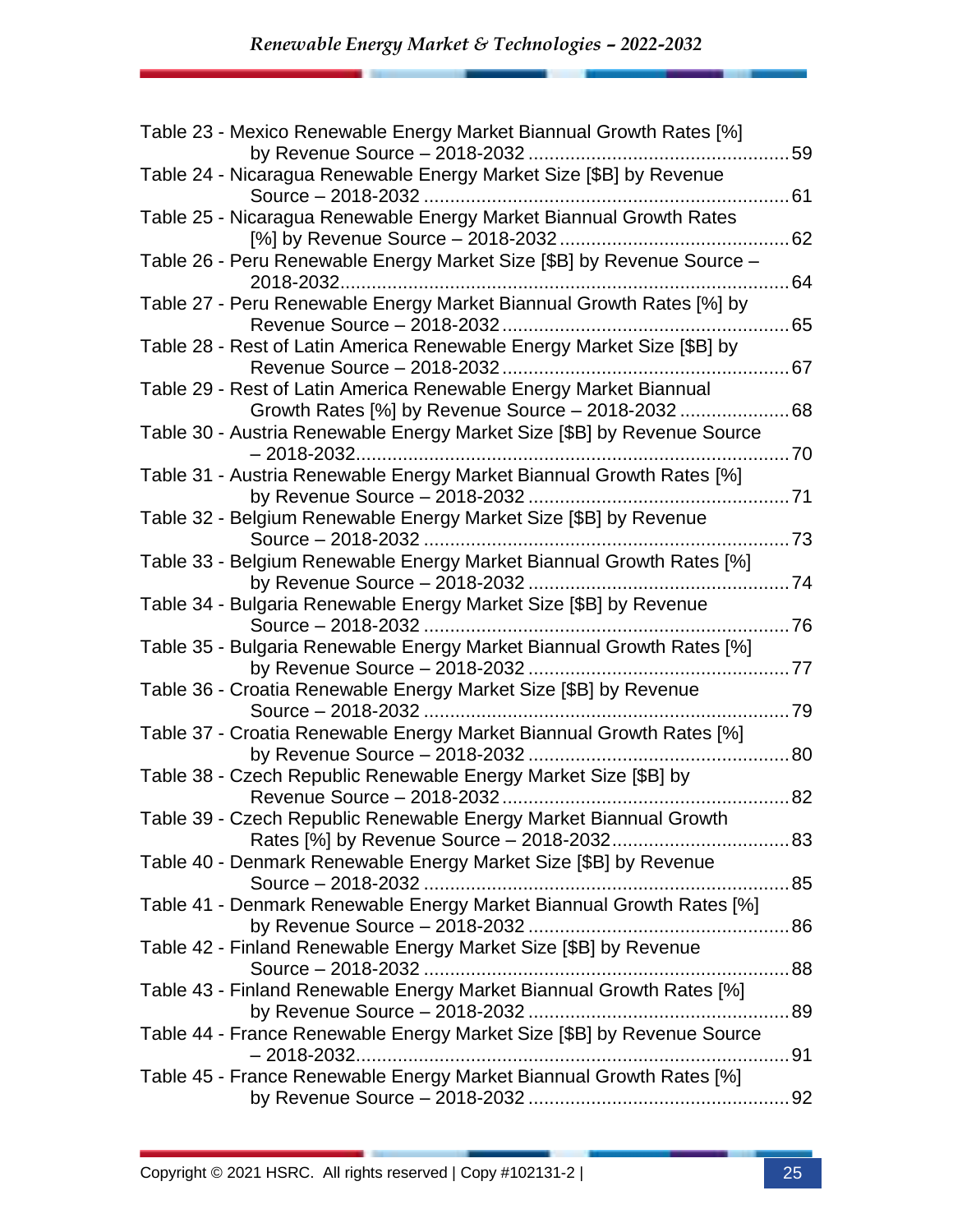| Table 46 - Germany Renewable Energy Market Size [\$B] by Revenue                       | 94   |
|----------------------------------------------------------------------------------------|------|
| Table 47 - Germany Renewable Energy Market Biannual Growth Rates [%]                   |      |
|                                                                                        | 95   |
| Table 48 - Greece Renewable Energy Market Size [\$B] by Revenue                        |      |
|                                                                                        | 97   |
| Table 49 - Greece Renewable Energy Market Biannual Growth Rates [%]                    | . 98 |
| Table 50 - Holland Renewable Energy Market Size [\$B] by Revenue                       | 100  |
| Table 51 - Holland Renewable Energy Market Biannual Growth Rates [%]                   |      |
| Table 52 - Hungary Renewable Energy Market Size [\$B] by Revenue<br>Source - 2018-2032 | 103  |
| Table 53 - Hungary Renewable Energy Market Biannual Growth Rates [%]                   |      |
|                                                                                        |      |
| Table 54 - Iceland Renewable Energy Market Size [\$B] by Revenue                       |      |
| Table 55 - Iceland Renewable Energy Market Biannual Growth Rates [%]                   |      |
|                                                                                        |      |
| Table 56 - Ireland Renewable Energy Market Size [\$B] by Revenue Source                | 109  |
| Table 57 - Ireland Renewable Energy Market Biannual Growth Rates [%]                   |      |
|                                                                                        |      |
| Table 58 - Italy Renewable Energy Market Size [\$B] by Revenue Source -                |      |
|                                                                                        |      |
| Table 59 - Italy Renewable Energy Market Biannual Growth Rates [%] by                  |      |
| Revenue Source - 2018-2032                                                             |      |
| Table 60 - Norway Renewable Energy Market Size [\$B] by Revenue                        |      |
| Table 61 - Norway Renewable Energy Market Biannual Growth Rates [%]                    |      |
|                                                                                        |      |
| Table 62 - Poland Renewable Energy Market Size [\$B] by Revenue Source                 |      |
| Table 63 - Poland Renewable Energy Market Biannual Growth Rates [%]                    |      |
|                                                                                        |      |
| Table 64 - Portugal Renewable Energy Market Size [\$B] by Revenue                      |      |
| Table 65 - Portugal Renewable Energy Market Biannual Growth Rates [%]                  |      |
|                                                                                        |      |
| Table 66 - Ukraine Renewable Energy Market Size [\$B] by Revenue                       |      |
|                                                                                        |      |
| Table 67 - Ukraine Renewable Energy Market Biannual Growth Rates [%]                   |      |
|                                                                                        |      |
| Table 68 - Russia Renewable Energy Market Size [\$B] by Revenue Source                 |      |
|                                                                                        |      |
|                                                                                        |      |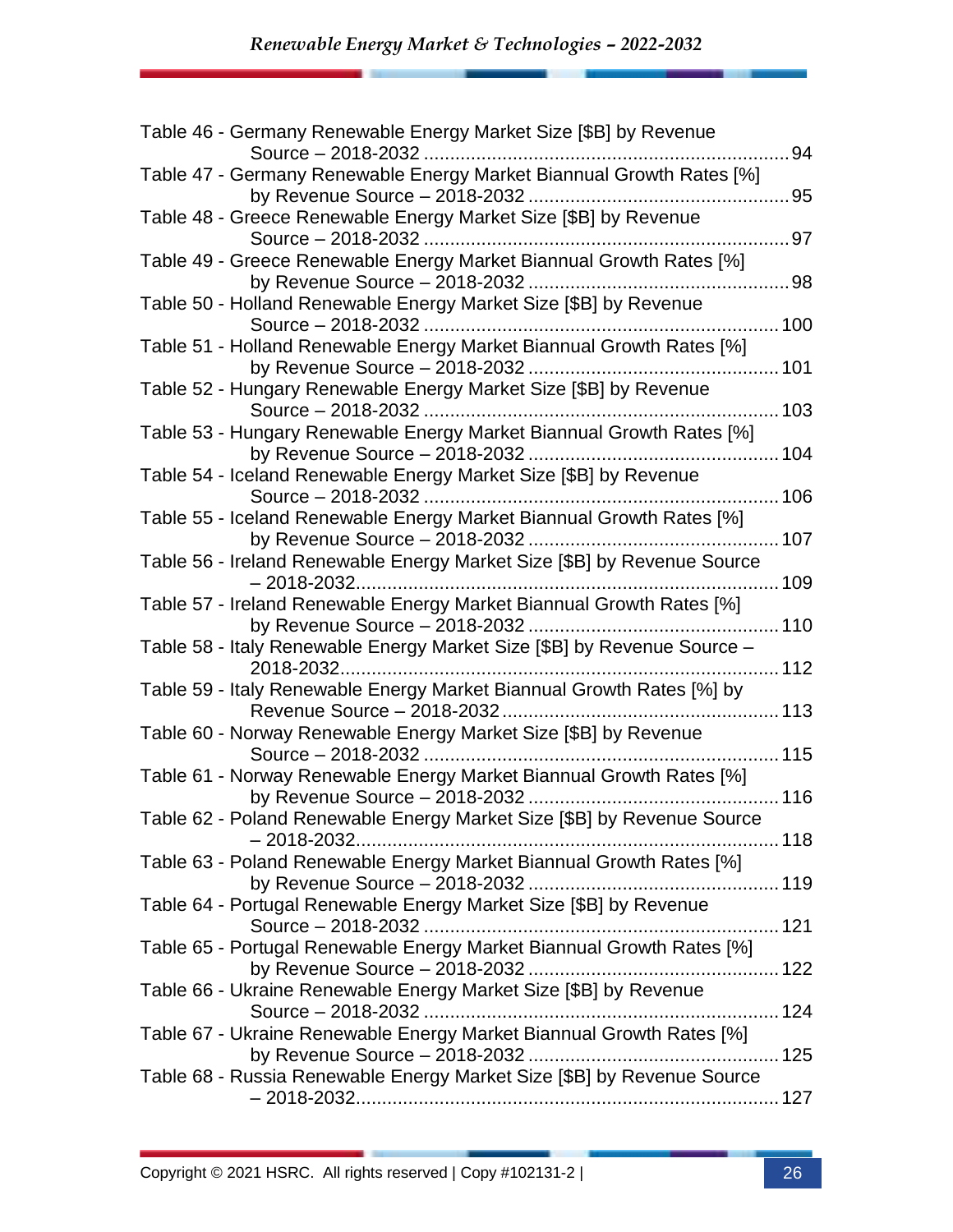| Table 69 - Russia Renewable Energy Market Biannual Growth Rates [%]                                        |      |
|------------------------------------------------------------------------------------------------------------|------|
| Table 70 - Slovenia Renewable Energy Market Size [\$B] by Revenue                                          |      |
|                                                                                                            |      |
| Table 71 - Slovenia Renewable Energy Market Biannual Growth Rates [%]                                      |      |
| Table 72 - Spain Renewable Energy Market Size [\$B] by Revenue Source<br>$-2018 - 2032.$                   | 133  |
| Table 73 - Spain Renewable Energy Market Biannual Growth Rates [%] by                                      |      |
| Table 74 - Sweden Renewable Energy Market Size [\$B] by Revenue                                            |      |
| Table 75 - Sweden Renewable Energy Market Biannual Growth Rates [%]                                        |      |
| Table 76 - Switzerland Renewable Energy Market Size [\$B] by Revenue                                       | 137  |
|                                                                                                            | 139  |
| Table 77 - Switzerland Renewable Energy Market Biannual Growth Rates<br>[%] by Revenue Source - 2018-2032. | .140 |
| Table 78 - The UK Renewable Energy Market Size [\$B] by Revenue<br>Source - 2018-2032                      | 142  |
| Table 79 - The UK Renewable Energy Market Biannual Growth Rates [%]                                        | 143  |
| Table 80 - Rest of Europe Renewable Energy Market Size [\$B] by                                            |      |
| Table 81 - Rest of Europe Renewable Energy Market Biannual Growth                                          |      |
|                                                                                                            | .146 |
| Table 82 - Israel Renewable Energy Market Size [\$B] by Revenue Source                                     |      |
| $-2018 - 2032.$<br>.                                                                                       | 148  |
| Table 83 - Israel Renewable Energy Market Biannual Growth Rates [%] by                                     |      |
| Table 84 - Egypt Renewable Energy Market Size [\$B] by Revenue Source                                      |      |
| $-2018 - 2032.$                                                                                            | 151  |
| Table 85 - Egypt Renewable Energy Market Biannual Growth Rates [%] by                                      |      |
|                                                                                                            |      |
| Table 86 - UAE Renewable Energy Market Size [\$B] by Revenue Source -                                      |      |
| Table 87 - UAE Renewable Energy Market Biannual Growth Rates [%] by                                        |      |
| Table 88 - South Africa Renewable Energy Market Size [\$B] by Revenue                                      |      |
|                                                                                                            |      |
| Table 89 - South Africa Renewable Energy Market Biannual Growth Rates                                      |      |
| Table 90 - Kenya Renewable Energy Market Size [\$B] by Revenue Source                                      |      |
|                                                                                                            |      |
| Table 91 - Kenya Renewable Energy Market Biannual Growth Rates [%] by                                      |      |
|                                                                                                            |      |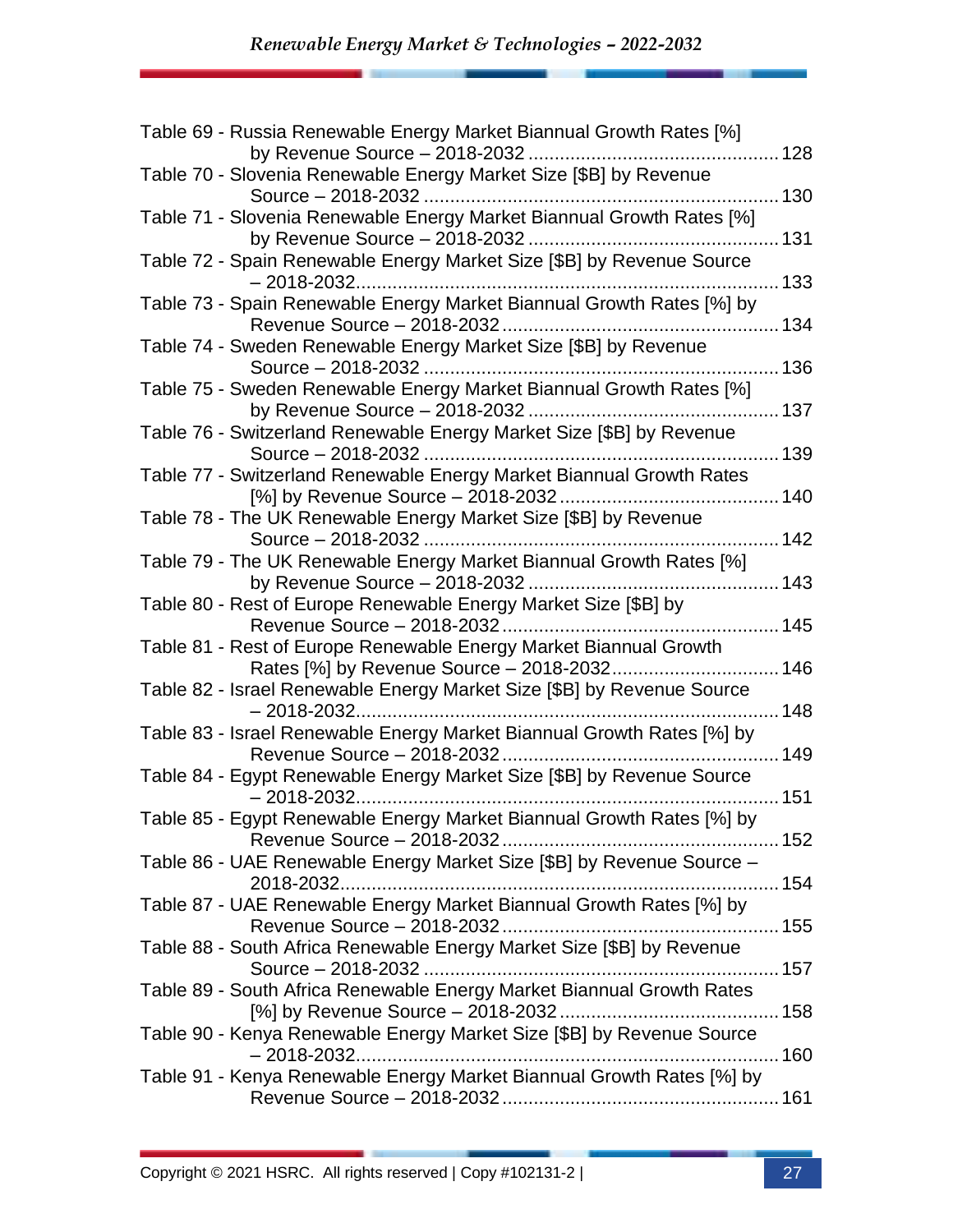| Table 92 - Saudi Arabia Renewable Energy Market Size [\$B] by Revenue                    | 163 |
|------------------------------------------------------------------------------------------|-----|
| Table 93 - Saudi Arabia Renewable Energy Market Biannual Growth Rates                    |     |
| Table 94 - Nigeria Renewable Energy Market Size [\$B] by Revenue Source                  |     |
|                                                                                          |     |
| Table 95 - Nigeria Renewable Energy Market Biannual Growth Rates [%]                     |     |
|                                                                                          |     |
| Table 96 - Tunisia Renewable Energy Market Size [\$B] by Revenue                         |     |
| Table 97 - Tunisia Renewable Energy Market Biannual Growth Rates [%]                     |     |
|                                                                                          |     |
| Table 98 - Turkey Renewable Energy Market Size [\$B] by Revenue Source<br>$-2018 - 2032$ | 172 |
| Table 99 - Turkey Renewable Energy Market Biannual Growth Rates [%]                      |     |
|                                                                                          |     |
| Table 100 - Rest of MEA Renewable Energy Market Size [\$B] by Revenue                    |     |
| Table 101 - Rest of MEA Renewable Energy Market Biannual Growth                          |     |
| Rates [%] by Revenue Source - 2018-2032 176                                              |     |
| Table 102 - Australia Renewable Energy Market Size [\$B] by Revenue                      |     |
|                                                                                          |     |
| Table 103 - Australia Renewable Energy Market Biannual Growth Rates                      |     |
| Table 104 - Kazakhstan Renewable Energy Market Size [\$B] by Revenue                     |     |
|                                                                                          |     |
| Table 105 - Kazakhstan Renewable Energy Market Biannual Growth Rates                     |     |
| Table 106 - China Renewable Energy Market Size [\$B] by Revenue Source                   | 182 |
|                                                                                          |     |
| Table 107 - China Renewable Energy Market Biannual Growth Rates [%]                      |     |
|                                                                                          |     |
| Table 108 - India Renewable Energy Market Size [\$B] by Revenue Source                   |     |
| Table 109 - India Renewable Energy Market Biannual Growth Rates [%] by                   |     |
|                                                                                          |     |
| Table 110 - Indonesia Renewable Energy Market Size [\$B] by Revenue                      |     |
| Table 111 - Indonesia Renewable Energy Market Biannual Growth Rates                      |     |
|                                                                                          |     |
| Table 112 - Japan Renewable Energy Market Size [\$B] by Revenue                          |     |
|                                                                                          |     |
| Table 113 - Japan Renewable Energy Market Biannual Growth Rates [%]                      |     |
| Table 114 - New Zealand Renewable Energy Market Size [\$B] by Revenue                    |     |
|                                                                                          |     |
|                                                                                          |     |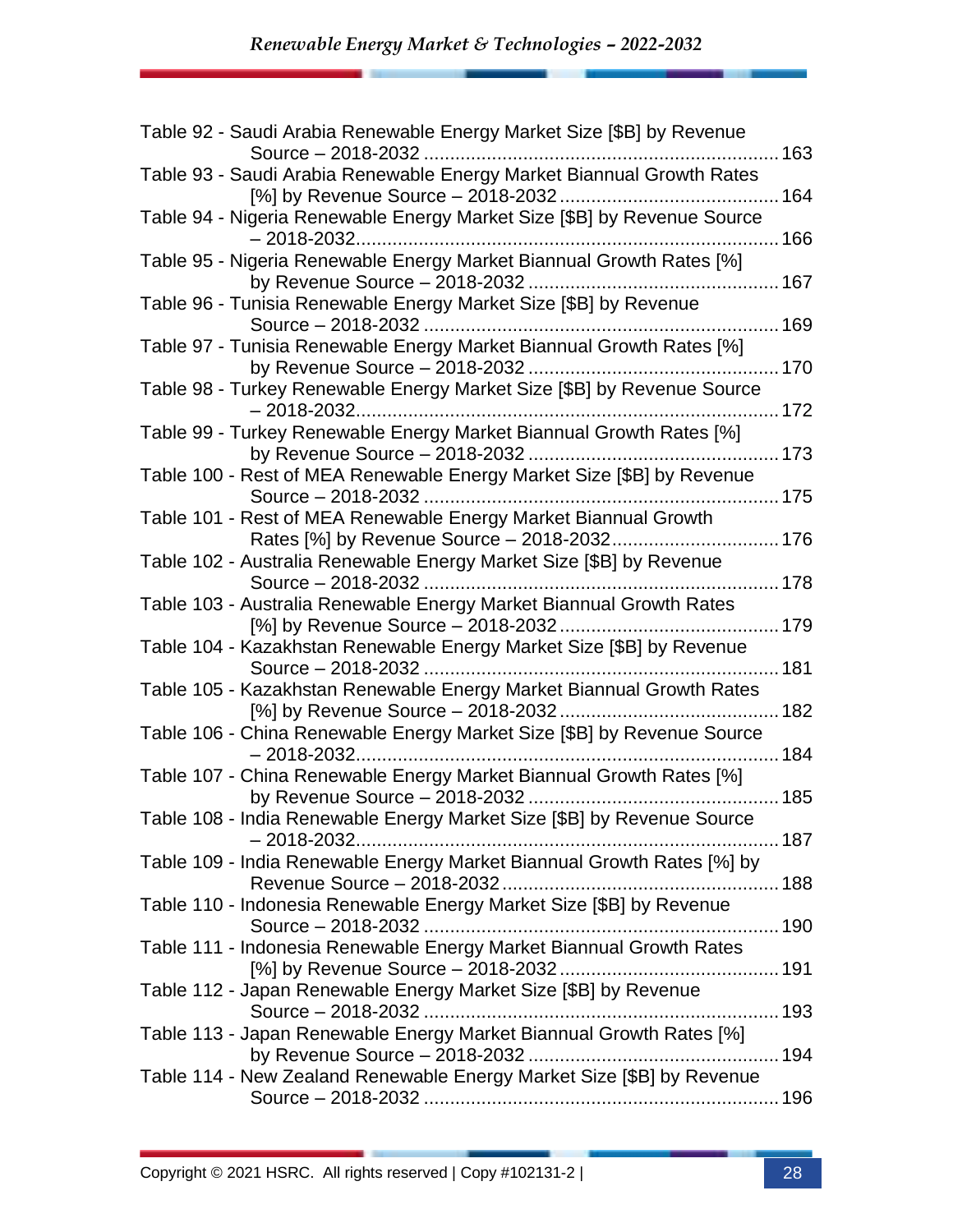| Table 116 - Vietnam Renewable Energy Market Size [\$B] by Revenue<br>Source - 2018-2032<br>199                              |
|-----------------------------------------------------------------------------------------------------------------------------|
|                                                                                                                             |
| Table 117 - Vietnam Renewable Energy Market Biannual Growth Rates [%]<br>200                                                |
| Table 118 - Philippines Renewable Energy Market Size [\$B] by Revenue<br>202                                                |
| Table 119 - Philippines Renewable Energy Market Biannual Growth Rates<br>203                                                |
| Table 120 - South Korea Renewable Energy Market Size [\$B] by Revenue<br>205                                                |
| Table 121 - South Korea Renewable Energy Market Biannual Growth<br>Rates [%] by Revenue Source - 2018-2032<br>206           |
| Table 122 - Rest of Asia-Pacific Renewable Energy Market Size [\$B] by<br>208                                               |
| Table 123 - Rest of Asia-Pacific Renewable Energy Market Biannual<br>Growth Rates [%] by Revenue Source - 2018-2032<br>.209 |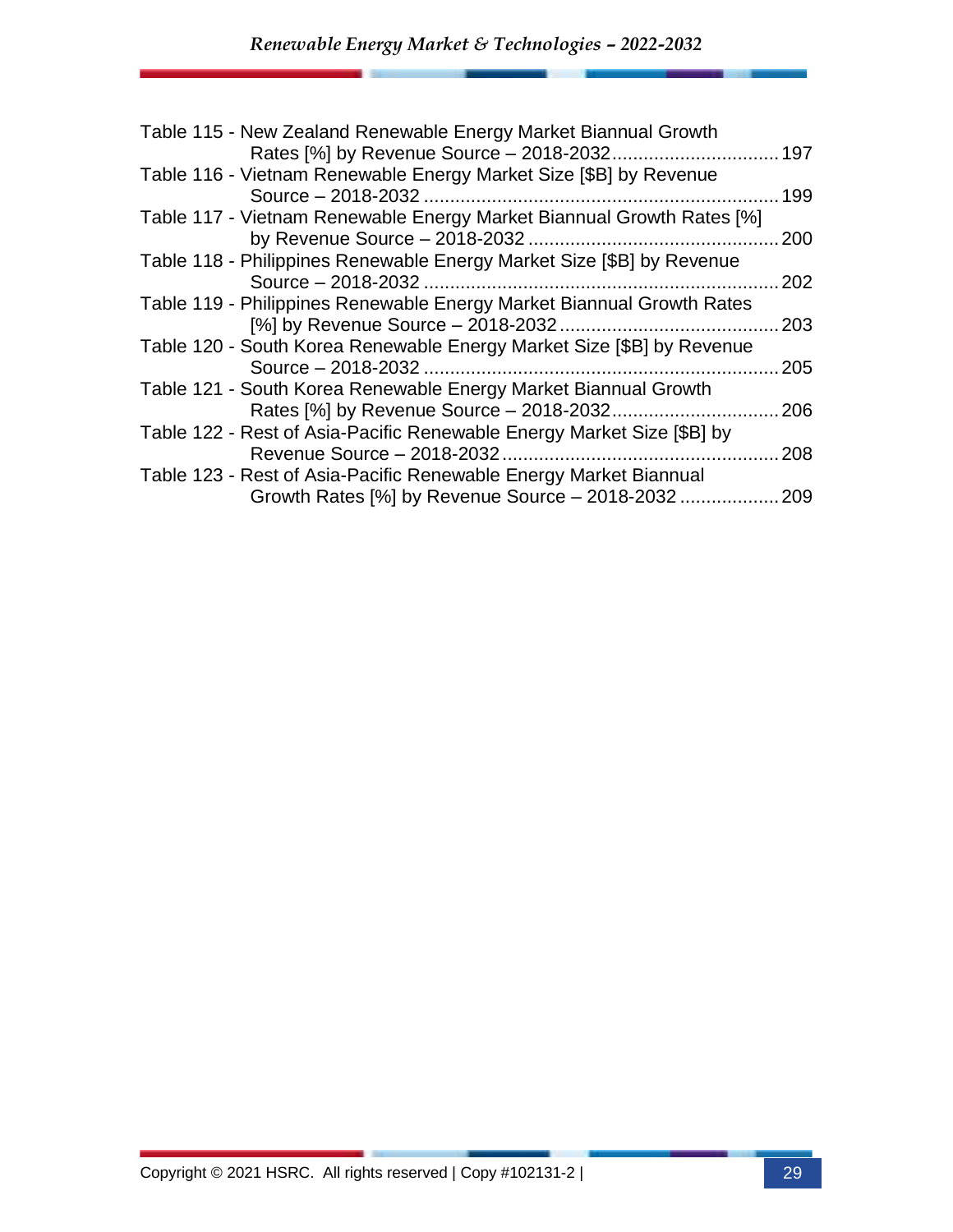### **List of Figures**

| Figure 1 - U.S. Renewable Energy Market Size [\$B] by Revenue Source -<br>2018-2032         | 32       |
|---------------------------------------------------------------------------------------------|----------|
| Figure 2- U.S. Renewable Energy Market Share [%] by Revenue Source -                        |          |
| 2018-2032.<br>Figure 3 - Canada Renewable Energy Market Size [\$B] by Revenue               | 33       |
| Figure 4 - Canada Renewable Energy Market Share [%] by Revenue<br>Source - 2018-2032        | 35<br>36 |
| Figure 5 - Argentina Renewable Energy Market Size [\$B] by Revenue<br>Source - 2018-2032    | 38       |
| Figure 6 - Argentina Renewable Energy Market Share [%] by Revenue<br>Source - 2018-2032     | 39       |
| Figure 7 - Brazil Renewable Energy Market Size [\$B] by Revenue Source -<br>2018-2032       | 41       |
| Figure 8 - Brazil Renewable Energy Market Share [%] by Revenue Source                       | 42       |
| Figure 9 - Chile Renewable Energy Market Size [\$B] by Revenue Source -<br>2018-2032        | 44       |
| Figure 10 - Chile Renewable Energy Market Share [%] by Revenue Source                       | 45       |
| Figure 11 - Colombia Renewable Energy Market Size [\$B] by Revenue                          | 47       |
| Figure 12 - Colombia Renewable Energy Market Share [%] by Revenue<br>Source - 2018-2032     | 48       |
| Figure 13 - Costa Rica Renewable Energy Market Size [\$B] by Revenue<br>Source - 2018-2032  | 50       |
| Figure 14 - Costa Rica Renewable Energy Market Share [%] by Revenue                         | 51       |
| Figure 15 - Ecuador Renewable Energy Market Size [\$B] by Revenue<br>Source - 2018-2032     | 53       |
| Figure 16 - Ecuador Renewable Energy Market Share [%] by Revenue                            | 54       |
| Figure 17 - El Salvador Renewable Energy Market Size [\$B] by Revenue<br>Source - 2018-2032 |          |
| Figure 18 - El Salvador Renewable Energy Market Share [%] by Revenue                        |          |
| Figure 19 - Mexico Renewable Energy Market Size [\$B] by Revenue                            |          |
| Figure 20 - Mexico Renewable Energy Market Share [%] by Revenue                             |          |
| Figure 21 - Nicaragua Renewable Energy Market Size [\$B] by Revenue                         |          |
| Figure 22 - Nicaragua Renewable Energy Market Share [%] by Revenue                          |          |
|                                                                                             |          |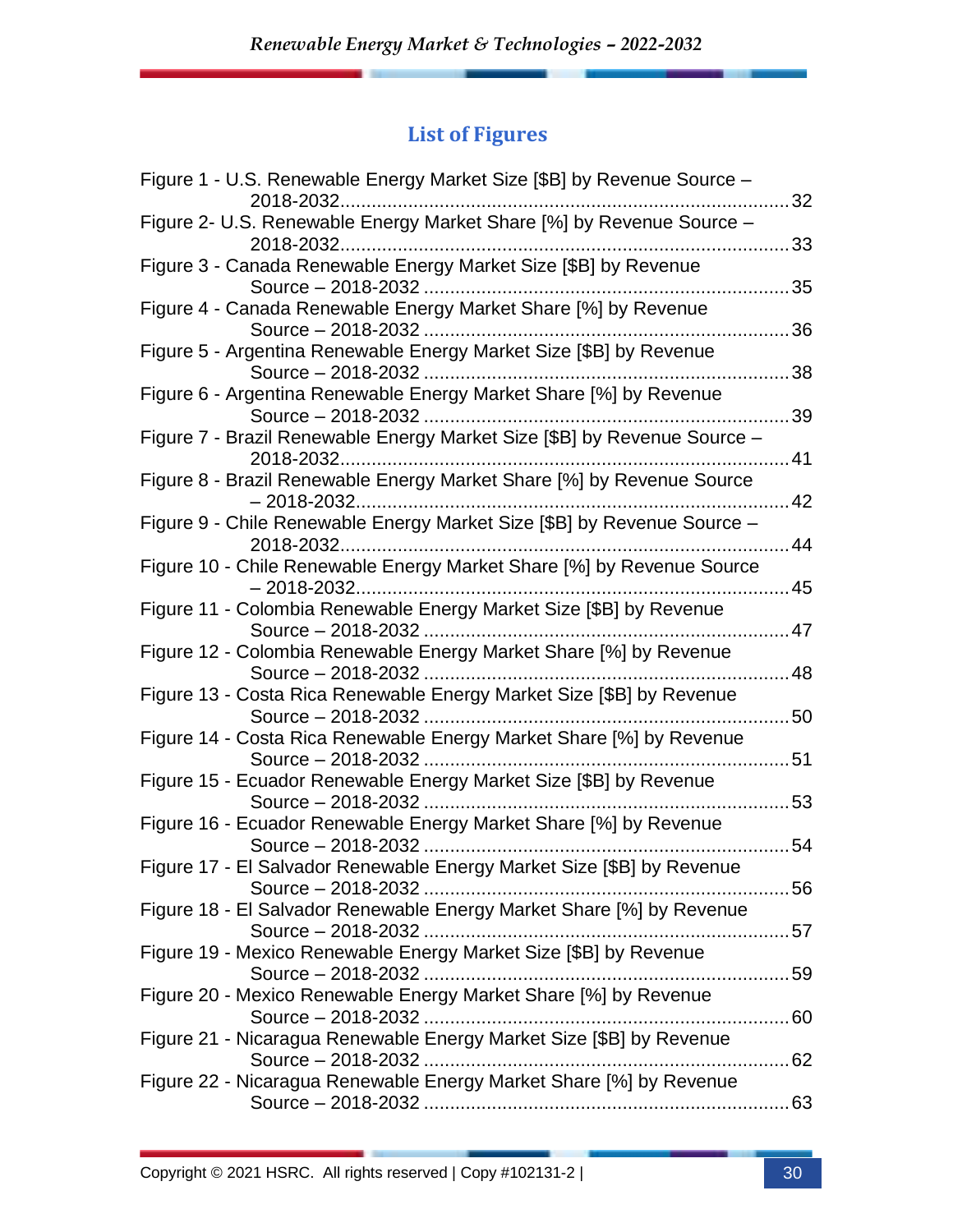| Figure 23 - Peru Renewable Energy Market Size [\$B] by Revenue Source                                 | 65  |
|-------------------------------------------------------------------------------------------------------|-----|
| Figure 24 - Peru Renewable Energy Market Share [%] by Revenue Source                                  | 66  |
| Figure 25 - Rest of Latin America Renewable Energy Market Size [\$B] by<br>Revenue Source - 2018-2032 | 68  |
| Figure 26 - Rest of Latin America Renewable Energy Market Share [%] by                                | 69  |
| Figure 27 - Austria Renewable Energy Market Size [\$B] by Revenue                                     | .71 |
| Figure 28 - Austria Renewable Energy Market Share [%] by Revenue                                      | 72  |
| Figure 29 - Belgium Renewable Energy Market Size [\$B] by Revenue<br>Source - 2018-2032               | 74  |
| Figure 30 - Belgium Renewable Energy Market Share [%] by Revenue<br>Source - 2018-2032                | .75 |
| Figure 31 - Bulgaria Renewable Energy Market Size [\$B] by Revenue                                    | 77  |
| Figure 32 - Bulgaria Renewable Energy Market Share [%] by Revenue<br>Source - 2018-2032               | 78  |
| Figure 33 - Croatia Renewable Energy Market Size [\$B] by Revenue                                     | 80  |
| Figure 34 - Croatia Renewable Energy Market Share [%] by Revenue                                      |     |
| Figure 35 - Czech Republic Renewable Energy Market Size [\$B] by                                      | 81  |
| Revenue Source - 2018-2032<br>Figure 36 - Czech Republic Renewable Energy Market Share [%] by         | 83  |
| Revenue Source - 2018-2032<br>Figure 37 - Denmark Renewable Energy Market Size [\$B] by Revenue       | 84  |
| Figure 38 - Denmark Renewable Energy Market Share [%] by Revenue                                      | 86  |
| Source - 2018-2032.<br>Figure 39 - Finland Renewable Energy Market Size [\$B] by Revenue              | 87  |
| Figure 40 - Finland Renewable Energy Market Share [%] by Revenue                                      |     |
| Figure 41 - France Renewable Energy Market Size [\$B] by Revenue                                      |     |
| Figure 42 - France Renewable Energy Market Share [%] by Revenue                                       |     |
| Figure 43 - Germany Renewable Energy Market Size [\$B] by Revenue                                     |     |
| Figure 44 - Germany Renewable Energy Market Share [%] by Revenue                                      |     |
| Figure 45 - Greece Renewable Energy Market Size [\$B] by Revenue                                      |     |
|                                                                                                       |     |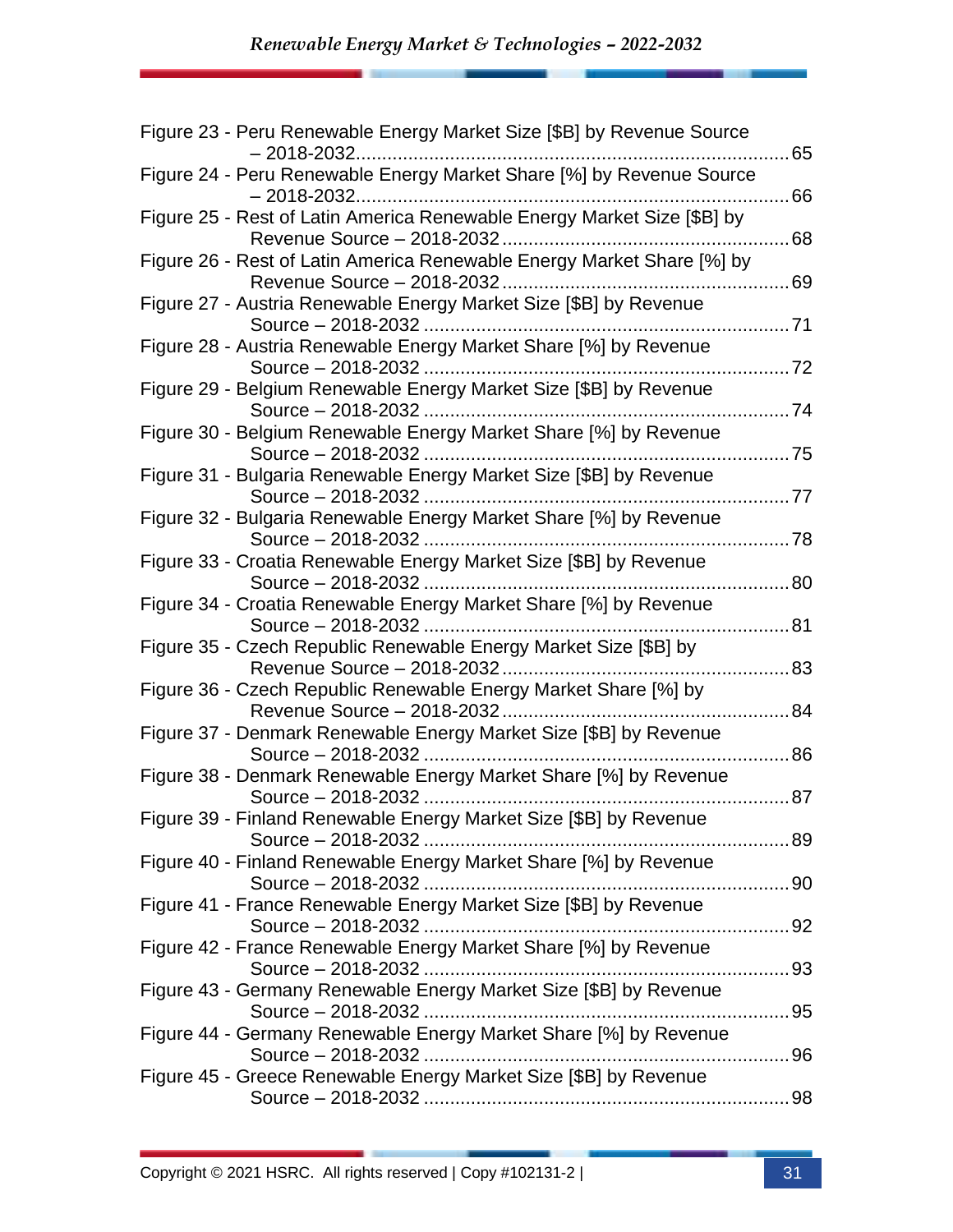| Figure 46 - Greece Renewable Energy Market Share [%] by Revenue                          | 99  |
|------------------------------------------------------------------------------------------|-----|
| Figure 47 - Holland Renewable Energy Market Size [\$B] by Revenue                        |     |
| Figure 48 - Holland Renewable Energy Market Share [%] by Revenue                         |     |
| Figure 49 - Hungary Renewable Energy Market Size [\$B] by Revenue                        | 102 |
| Source - 2018-2032<br>Figure 50 - Hungary Renewable Energy Market Share [%] by Revenue   | 104 |
|                                                                                          |     |
| Figure 51 - Iceland Renewable Energy Market Size [\$B] by Revenue                        |     |
| Figure 52 - Iceland Renewable Energy Market Share [%] by Revenue                         | 108 |
| Figure 53 - Ireland Renewable Energy Market Size [\$B] by Revenue                        |     |
| Figure 54 - Ireland Renewable Energy Market Share [%] by Revenue                         |     |
| Figure 55 - Italy Renewable Energy Market Size [\$B] by Revenue Source -                 |     |
| 2018-2032<br>Figure 56 - Italy Renewable Energy Market Share [%] by Revenue Source       |     |
| Figure 57 - Norway Renewable Energy Market Size [\$B] by Revenue                         | 114 |
| Figure 58 - Norway Renewable Energy Market Share [%] by Revenue                          |     |
|                                                                                          | 117 |
| Figure 59 - Poland Renewable Energy Market Size [\$B] by Revenue<br>Source - 2018-2032   | 119 |
| Figure 60 - Poland Renewable Energy Market Share [%] by Revenue                          | 120 |
| Figure 61 - Portugal Renewable Energy Market Size [\$B] by Revenue<br>Source - 2018-2032 | 122 |
| Figure 62 - Portugal Renewable Energy Market Share [%] by Revenue                        |     |
| Figure 63 - Ukraine Renewable Energy Market Size [\$B] by Revenue                        |     |
| Figure 64 - Ukraine Renewable Energy Market Share [%] by Revenue                         |     |
| Figure 65 - Russia Renewable Energy Market Size [\$B] by Revenue                         |     |
| Figure 66 - Russia Renewable Energy Market Share [%] by Revenue                          |     |
|                                                                                          |     |
| Figure 67 - Slovenia Renewable Energy Market Size [\$B] by Revenue                       |     |
| Figure 68 - Slovenia Renewable Energy Market Share [%] by Revenue                        |     |
|                                                                                          |     |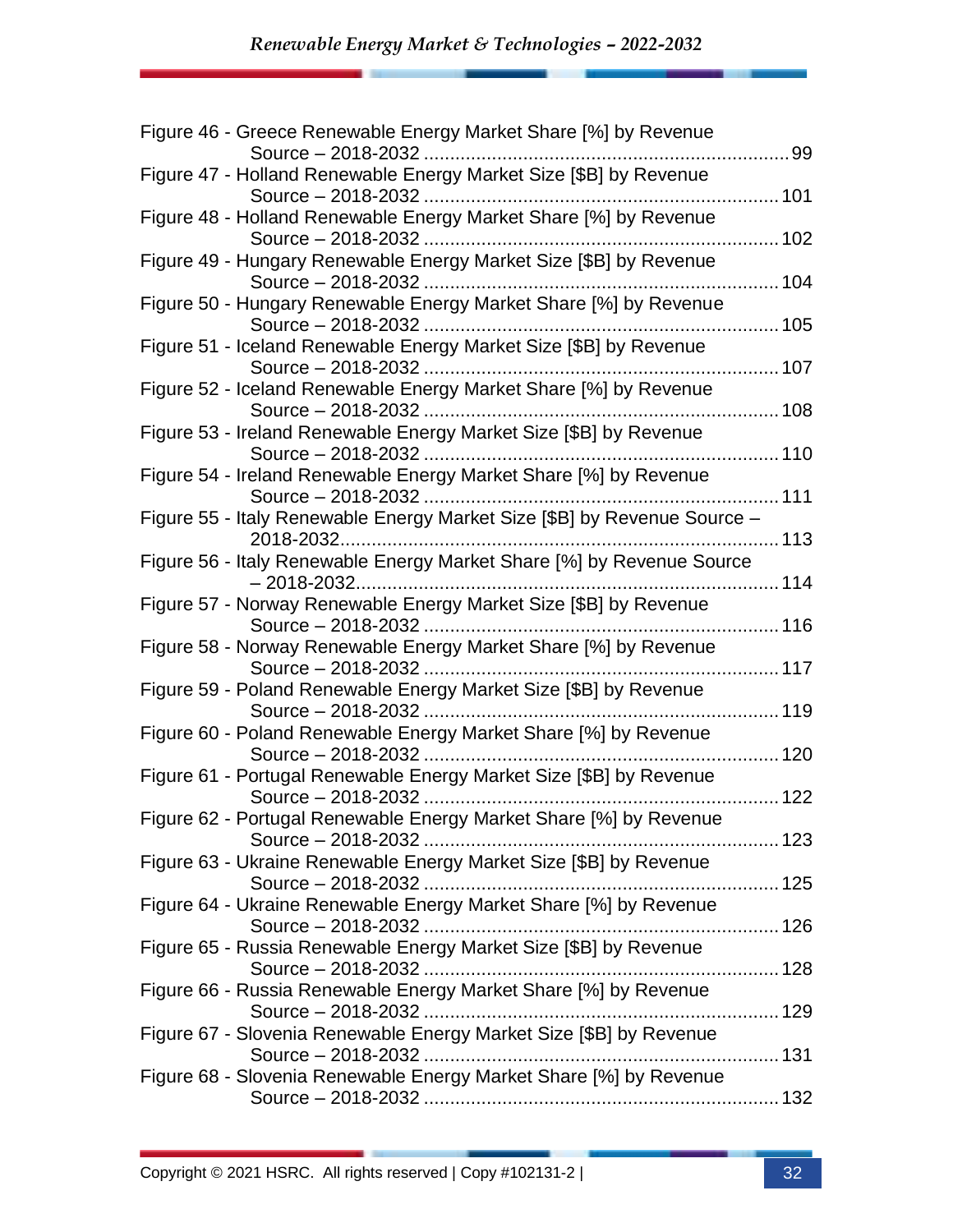| Figure 69 - Spain Renewable Energy Market Size [\$B] by Revenue Source<br>$-2018 - 2032.$             | .134 |
|-------------------------------------------------------------------------------------------------------|------|
| Figure 70 - Spain Renewable Energy Market Share [%] by Revenue                                        | 135  |
| Figure 71 - Sweden Renewable Energy Market Size [\$B] by Revenue                                      |      |
| Figure 72 - Sweden Renewable Energy Market Share [%] by Revenue                                       | 137  |
| Source - 2018-2032<br>Figure 73 - Switzerland Renewable Energy Market Size [\$B] by Revenue           | 138  |
|                                                                                                       | 140  |
| Figure 74 - Switzerland Renewable Energy Market Share [%] by Revenue                                  | 141  |
| Figure 75 - The UK Renewable Energy Market Size [\$B] by Revenue<br>Source - 2018-2032                | 143  |
| Figure 76 - The UK Renewable Energy Market Share [%] by Revenue                                       | 144  |
| Figure 77 - Rest of Europe Renewable Energy Market Size [\$B] by                                      |      |
| Figure 78 - Rest of Europe Renewable Energy Market Share [%] by                                       | 146  |
| Revenue Source - 2018-2032<br>Figure 79 - Israel Renewable Energy Market Size [\$B] by Revenue Source | 147  |
| Figure 80 - Israel Renewable Energy Market Share [%] by Revenue Source                                | 149  |
|                                                                                                       |      |
| Figure 81 - Egypt Renewable Energy Market Size [\$B] by Revenue Source<br>$-2018 - 2032.$             | 152  |
| Figure 82 - Egypt Renewable Energy Market Share [%] by Revenue<br>Source - 2018-2032                  | 153  |
| Figure 83 - UAE Renewable Energy Market Size [\$B] by Revenue Source                                  | .155 |
| Figure 84 - UAE Renewable Energy Market Share [%] by Revenue Source                                   |      |
| $-2018 - 2032.$<br>Figure 85 - South Africa Renewable Energy Market Size [\$B] by Revenue             |      |
| Figure 86 - South Africa Renewable Energy Market Share [%] by Revenue                                 |      |
| Figure 87 - Kenya Renewable Energy Market Size [\$B] by Revenue Source                                |      |
| $-2018 - 2032.$                                                                                       |      |
| Figure 88 - Kenya Renewable Energy Market Share [%] by Revenue                                        |      |
| Figure 89 - Saudi Arabia Renewable Energy Market Size [\$B] by Revenue                                |      |
| Figure 90 - Saudi Arabia Renewable Energy Market Share [%] by Revenue                                 |      |
| Figure 91 - Nigeria Renewable Energy Market Size [\$B] by Revenue                                     |      |
|                                                                                                       |      |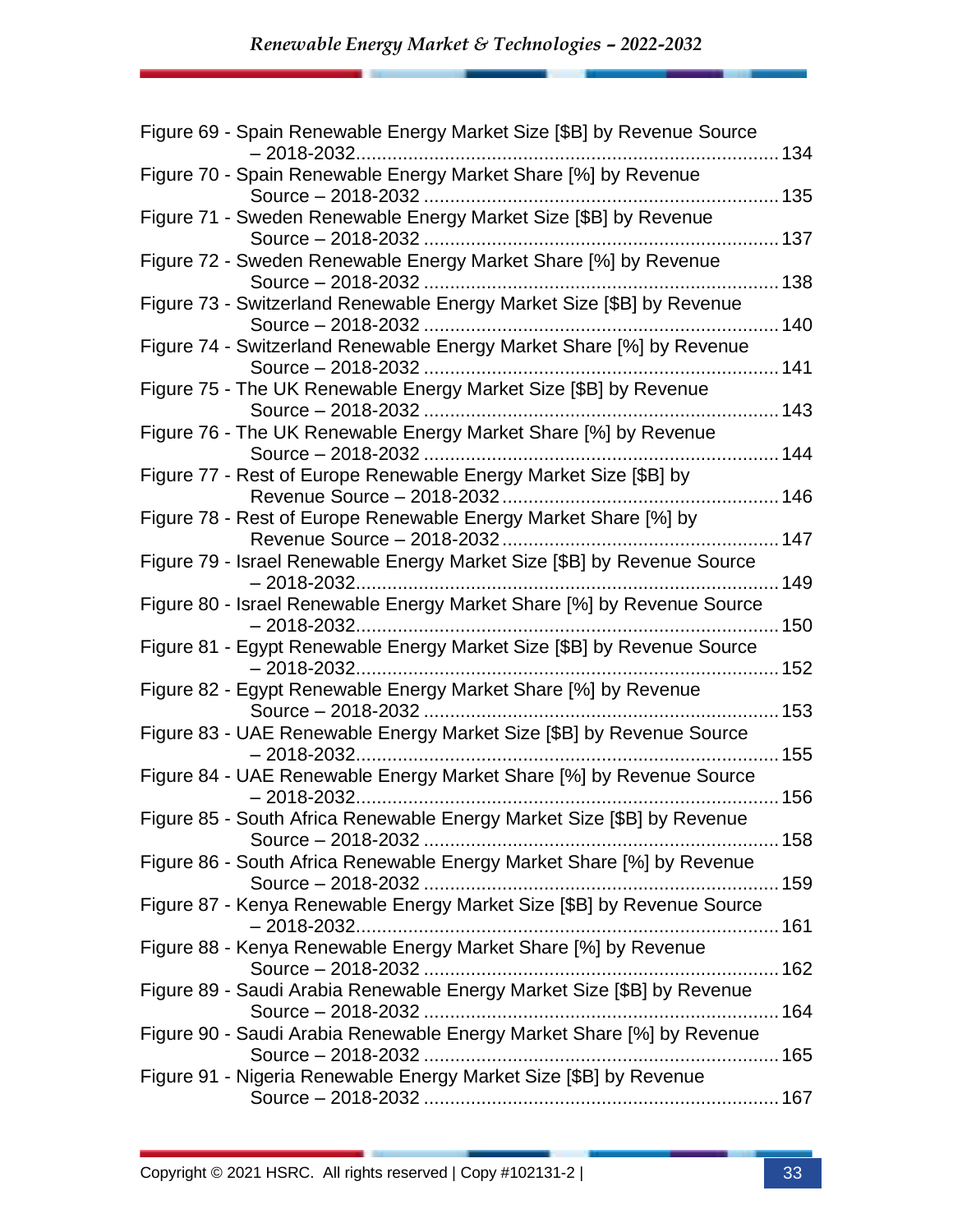| Figure 92 - Nigeria Renewable Energy Market Share [%] by Revenue<br>168                    |        |
|--------------------------------------------------------------------------------------------|--------|
| Figure 93 - Tunisia Renewable Energy Market Size [\$B] by Revenue                          |        |
| Figure 94 - Tunisia Renewable Energy Market Share [%] by Revenue                           |        |
| Figure 95 - Turkey Renewable Energy Market Size [\$B] by Revenue                           |        |
| Figure 96 - Turkey Renewable Energy Market Share [%] by Revenue                            | …… 173 |
|                                                                                            |        |
| Figure 97 - Rest of MEA Renewable Energy Market Size [\$B] by Revenue                      |        |
| Figure 98 - Rest of MEA Renewable Energy Market Share [%] by Revenue<br>Source - 2018-2032 |        |
| Figure 99 - Australia Renewable Energy Market Size [\$B] by Revenue                        |        |
| Figure 100 - Australia Renewable Energy Market Share [%] by Revenue                        |        |
| Figure 101 - Kazakhstan Renewable Energy Market Size [\$B] by Revenue                      |        |
| Source - 2018-2032<br>Figure 102 - Kazakhstan Renewable Energy Market Share [%] by Revenue | 182    |
| Figure 103 - China Renewable Energy Market Size [\$B] by Revenue                           |        |
|                                                                                            |        |
| Figure 104 - China Renewable Energy Market Share [%] by Revenue                            | 186    |
| Figure 105 - India Renewable Energy Market Size [\$B] by Revenue Source<br>$-2018 - 2032$  | 188    |
| Figure 106 - India Renewable Energy Market Share [%] by Revenue                            |        |
| Figure 107 - Indonesia Renewable Energy Market Size [\$B] by Revenue                       |        |
| Figure 108 - Indonesia Renewable Energy Market Share [%] by Revenue                        |        |
| Figure 109 - Japan Renewable Energy Market Size [\$B] by Revenue                           |        |
| Figure 110 - Japan Renewable Energy Market Share [%] by Revenue                            |        |
|                                                                                            |        |
| Figure 111 - New Zealand Renewable Energy Market Size [\$B] by                             |        |
| Figure 112 - New Zealand Renewable Energy Market Share [%] by                              |        |
| Figure 113 - Vietnam Renewable Energy Market Size [\$B] by Revenue<br>Source - 2018-2032   |        |
| Figure 114 - Vietnam Renewable Energy Market Share [%] by Revenue                          |        |
|                                                                                            |        |